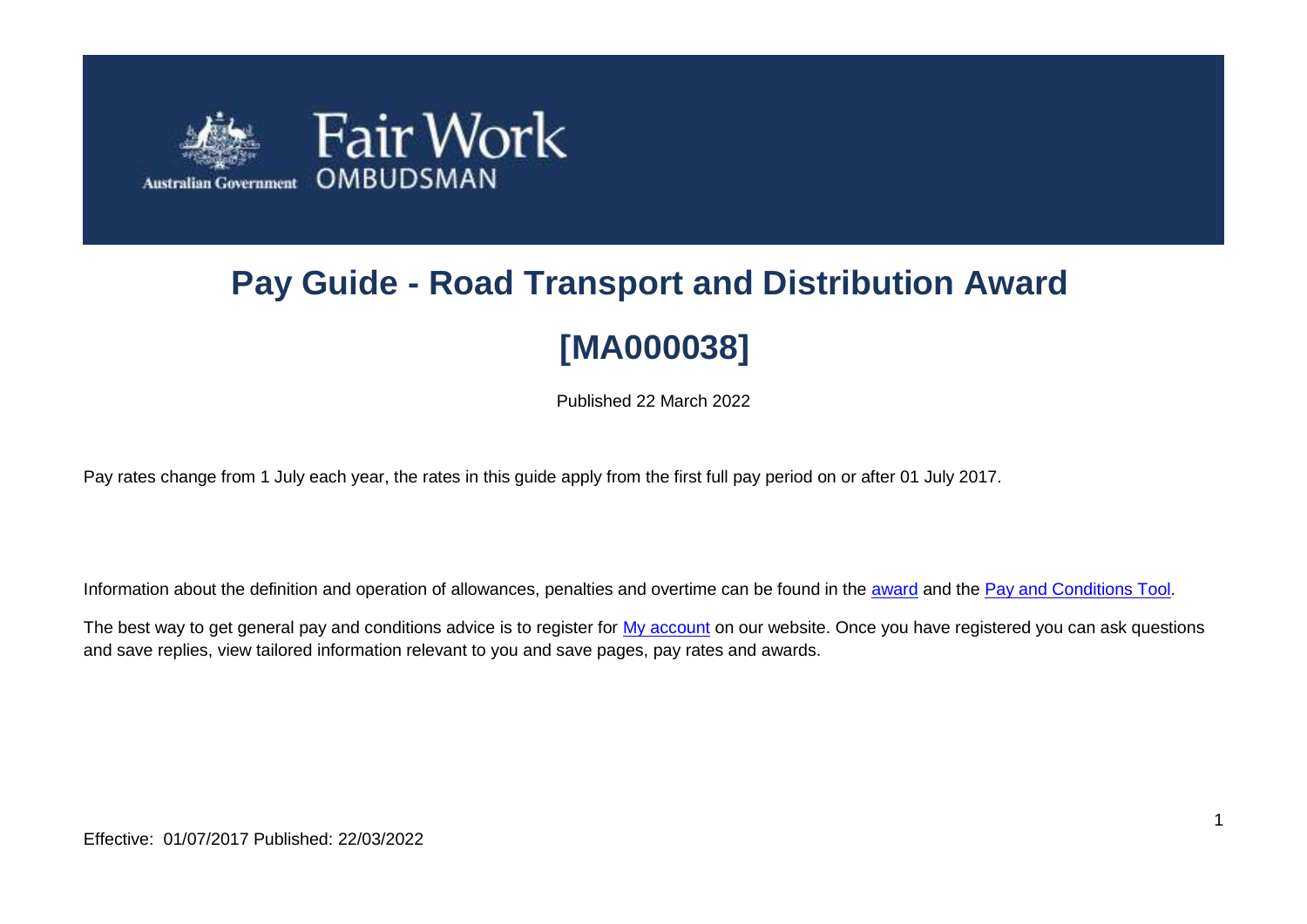# **Rates of pay**

Level 7 drivers of low loaders are paid an extra amount for each complete tonne over 43 tonnes GCM.

Level 10 drivers of multi-axle trailing equipment are paid extra amounts where the carrying capacity is in excess of 100 tonnes.

These rates are available in the **Pay and Conditions Tool**.

## **Adult**

## **Full-time & part-time**

**Table 1 of 5**

| <b>Classification</b>           | <b>Weekly</b> | <b>Hourly</b>       | Saturday - agreement   | Sunday - agreement to | <b>Christmas Day -</b> | <b>Christmas Day -</b> |
|---------------------------------|---------------|---------------------|------------------------|-----------------------|------------------------|------------------------|
|                                 | pay rate      | pay rate            | to work ordinary hours | work ordinary hours   | <b>Saturday</b>        | <b>Sunday</b>          |
|                                 |               |                     | - non-oil distribution |                       |                        |                        |
|                                 |               |                     | workers and rural oil  |                       |                        |                        |
|                                 |               |                     | distribution workers   |                       |                        |                        |
| Transport worker grade 1        | \$735.90      | \$19.37             | \$29.06                | \$38.74               | \$38.74                | \$48.43                |
| Transport worker grade 2        | \$754.50      | \$19.86             | \$29.79                | \$39.72               | \$39.72                | \$49.65                |
| Transport worker grade 3        | \$763.80      | \$20.10             | \$30.15                | \$40.20               | \$40.20                | \$50.25                |
| Transport worker grade 4        | \$777.80      | \$20.47             | \$30.71                | \$40.94               | \$40.94                | \$51.18                |
| Transport worker grade 5        | \$787.50      | \$20.72             | \$31.08                | \$41.44               | \$41.44                | \$51.80                |
| Transport worker grade 6        | \$796.60      | \$20.96             | \$31.44                | \$41.92               | \$41.92                | \$52.40                |
| Transport worker grade 7        | \$808.20      | \$21.27             | \$31.91                | \$42.54               | \$42.54                | \$53.18                |
| Transport worker grade 8        | \$831.70      | \$21.89             | \$32.84                | \$43.78               | \$43.78                | \$54.73                |
| Transport worker grade 9        | \$845.60      | \$22.25             | \$33.38                | \$44.50               | \$44.50                | \$55.63                |
| Transport worker grade 10       | \$866.60      | \$22.81             | \$34.22                | \$45.62               | \$45.62                | \$57.03                |
| <b>Oil distribution workers</b> |               |                     |                        |                       |                        |                        |
| Transport worker grade 1        | \$735.90      | \$21.03             | \$31.55                | N/A                   | \$42.06                | \$52.58                |
| Transport worker grade 2        | \$754.50      | \$21.56             | \$32.34                | N/A                   | \$43.12                | \$53.90                |
| Transport worker grade 3        | \$763.80      | \$21.82             | \$32.73                | N/A                   | \$43.64                | \$54.55                |
| Transport worker grade 4        | \$777.80      | $\overline{$}22.22$ | \$33.33                | N/A                   | \$44.44                | \$55.55                |
| Transport worker grade 5        | \$787.50      | \$22.50             | \$33.75                | N/A                   | \$45.00                | \$56.25                |
| Transport worker grade 6        | \$796.60      | \$22.76             | \$34.14                | N/A                   | \$45.52                | \$56.90                |
| Transport worker grade 7        | \$808.20      | \$23.09             | \$34.64                | N/A                   | \$46.18                | \$57.73                |
| Transport worker grade 8        | \$831.70      | \$23.76             | \$35.64                | N/A                   | \$47.52                | \$59.40                |
| Transport worker grade 9        | \$845.60      | \$24.16             | \$36.24                | N/A                   | \$48.32                | \$60.40                |
| Transport worker grade 10       | \$866.60      | \$24.76             | \$37.14                | N/A                   | \$49.52                | \$61.90                |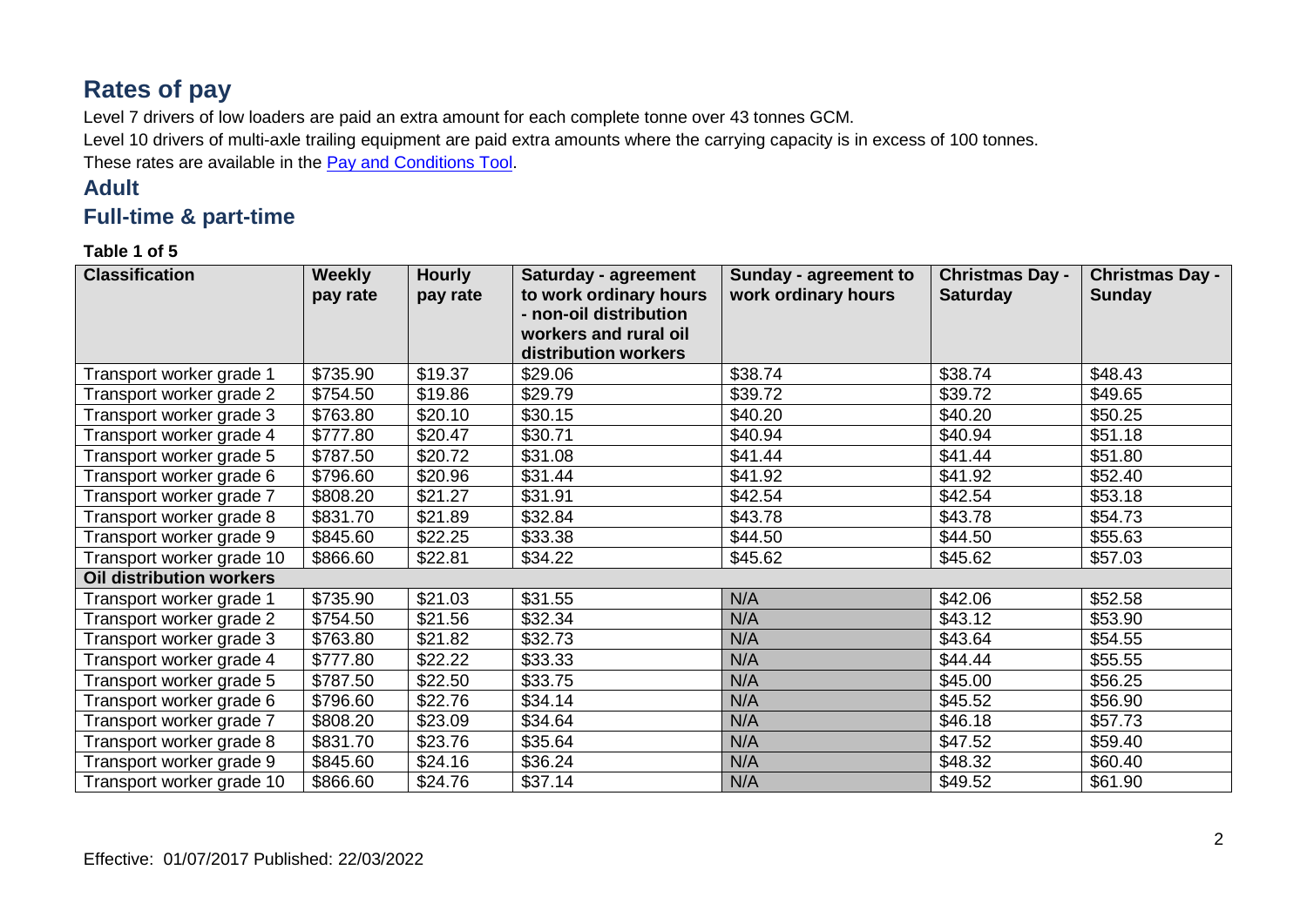#### **Table 2 of 5**

| <b>Classification</b>     | <b>Public</b><br>holiday | <b>Public</b><br>holiday -<br><b>Good Friday</b><br>or Christmas<br><b>Day</b> | Early work - Monday to<br><b>Friday - ordinary hours</b><br>between 12.01am and<br>6am - newspaper, meat and<br>live poultry deliveries, or<br>driver employed at a fish,<br>fruit or vegetable store | <b>Working</b><br>through a meal<br>break | Afternoon shift | <b>Night shift</b> |
|---------------------------|--------------------------|--------------------------------------------------------------------------------|-------------------------------------------------------------------------------------------------------------------------------------------------------------------------------------------------------|-------------------------------------------|-----------------|--------------------|
| Transport worker grade 1  | \$48.43                  | \$58.11                                                                        | \$25.18                                                                                                                                                                                               | \$38.74                                   | \$22.76         | \$25.18            |
| Transport worker grade 2  | \$49.65                  | \$59.58                                                                        | \$25.82                                                                                                                                                                                               | \$39.72                                   | \$23.34         | \$25.82            |
| Transport worker grade 3  | \$50.25                  | \$60.30                                                                        | \$26.13                                                                                                                                                                                               | \$40.20                                   | \$23.62         | \$26.13            |
| Transport worker grade 4  | \$51.18                  | \$61.41                                                                        | \$26.61                                                                                                                                                                                               | \$40.94                                   | \$24.05         | \$26.61            |
| Transport worker grade 5  | \$51.80                  | \$62.16                                                                        | \$26.94                                                                                                                                                                                               | \$41.44                                   | \$24.35         | \$26.94            |
| Transport worker grade 6  | \$52.40                  | \$62.88                                                                        | \$27.25                                                                                                                                                                                               | \$41.92                                   | \$24.63         | \$27.25            |
| Transport worker grade 7  | \$53.18                  | \$63.81                                                                        | \$27.65                                                                                                                                                                                               | \$42.54                                   | \$24.99         | \$27.65            |
| Transport worker grade 8  | \$54.73                  | \$65.67                                                                        | \$28.46                                                                                                                                                                                               | \$43.78                                   | \$25.72         | \$28.46            |
| Transport worker grade 9  | \$55.63                  | \$66.75                                                                        | \$28.93                                                                                                                                                                                               | \$44.50                                   | \$26.14         | \$28.93            |
| Transport worker grade 10 | \$57.03                  | \$68.43                                                                        | \$29.65                                                                                                                                                                                               | \$45.62                                   | \$26.80         | \$29.65            |
| Oil distribution workers  |                          |                                                                                |                                                                                                                                                                                                       |                                           |                 |                    |
| Transport worker grade 1  | \$52.58                  | \$63.09                                                                        | N/A                                                                                                                                                                                                   | \$42.06                                   | \$24.71         | \$27.34            |
| Transport worker grade 2  | \$53.90                  | \$64.68                                                                        | N/A                                                                                                                                                                                                   | \$43.12                                   | \$25.33         | \$28.03            |
| Transport worker grade 3  | \$54.55                  | \$65.46                                                                        | N/A                                                                                                                                                                                                   | \$43.64                                   | \$25.64         | \$28.37            |
| Transport worker grade 4  | \$55.55                  | \$66.66                                                                        | N/A                                                                                                                                                                                                   | \$44.44                                   | \$26.11         | \$28.89            |
| Transport worker grade 5  | \$56.25                  | \$67.50                                                                        | N/A                                                                                                                                                                                                   | \$45.00                                   | \$26.44         | \$29.25            |
| Transport worker grade 6  | \$56.90                  | \$68.28                                                                        | N/A                                                                                                                                                                                                   | \$45.52                                   | \$26.74         | \$29.59            |
| Transport worker grade 7  | \$57.73                  | \$69.27                                                                        | N/A                                                                                                                                                                                                   | \$46.18                                   | \$27.13         | \$30.02            |
| Transport worker grade 8  | \$59.40                  | \$71.28                                                                        | N/A                                                                                                                                                                                                   | \$47.52                                   | \$27.92         | \$30.89            |
| Transport worker grade 9  | \$60.40                  | \$72.48                                                                        | N/A                                                                                                                                                                                                   | \$48.32                                   | \$28.39         | \$31.41            |
| Transport worker grade 10 | \$61.90                  | \$74.28                                                                        | N/A                                                                                                                                                                                                   | \$49.52                                   | \$29.09         | \$32.19            |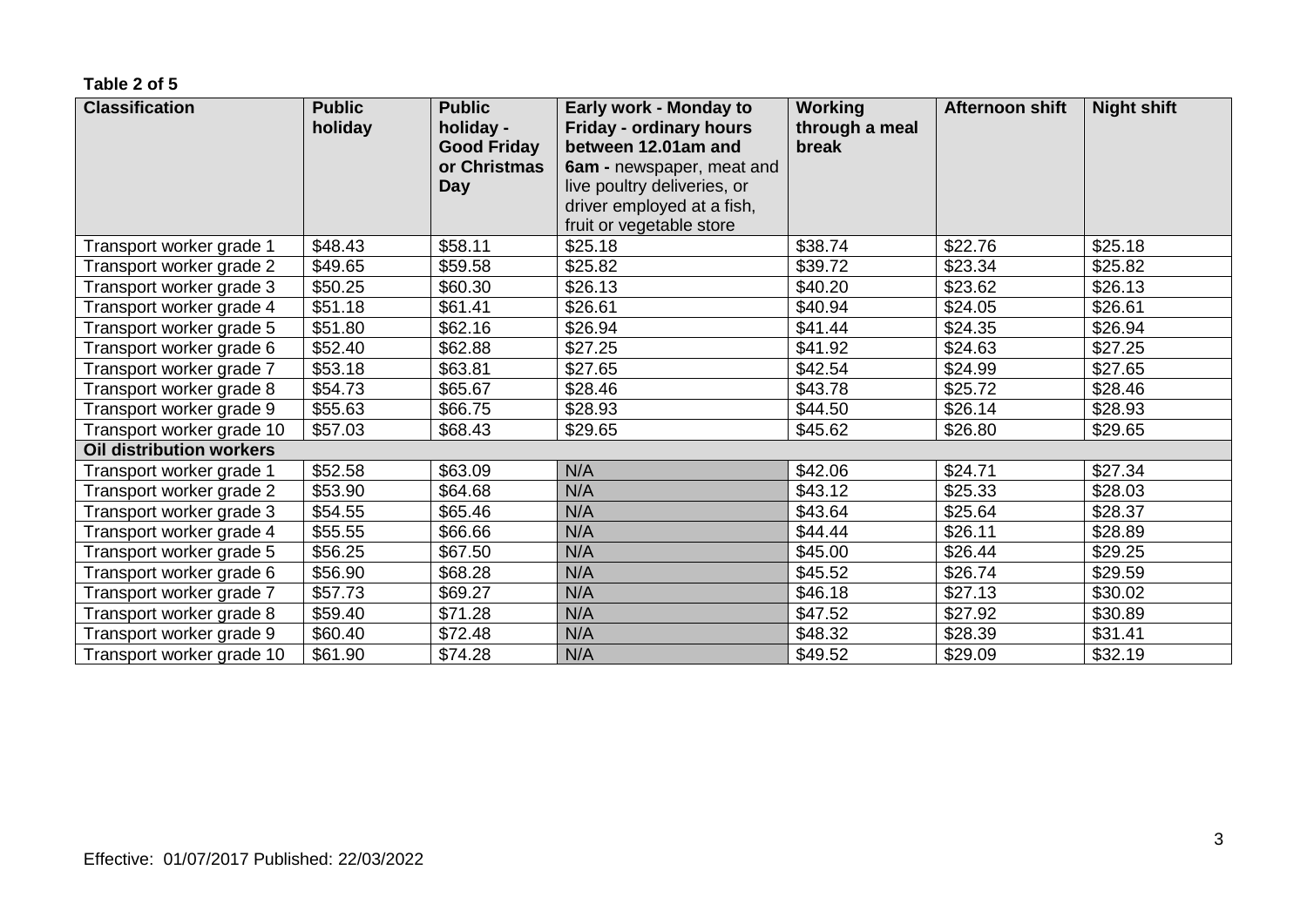#### **Table 3 of 5**

| <b>Classification</b>           | Saturday -  | Sunday -    | <b>Public holiday</b> | Afternoon or night                   | Afternoon or night                   | <b>Overtime - first 2</b> |
|---------------------------------|-------------|-------------|-----------------------|--------------------------------------|--------------------------------------|---------------------------|
|                                 | shiftworker | shiftworker | - shiftworker         | shift - less than 5                  | shift - less than 5                  | hours                     |
|                                 |             |             |                       | successive shifts -<br>first 3 hours | successive shifts<br>- after 3 hours |                           |
|                                 |             |             |                       |                                      |                                      |                           |
| Transport worker grade 1        | \$29.06     | \$38.74     | \$48.43               | \$29.06                              | \$38.74                              | \$29.06                   |
| Transport worker grade 2        | \$29.79     | \$39.72     | \$49.65               | \$29.79                              | \$39.72                              | \$29.79                   |
| Transport worker grade 3        | \$30.15     | \$40.20     | \$50.25               | \$30.15                              | \$40.20                              | \$30.15                   |
| Transport worker grade 4        | \$30.71     | \$40.94     | \$51.18               | \$30.71                              | \$40.94                              | \$30.71                   |
| Transport worker grade 5        | \$31.08     | \$41.44     | \$51.80               | \$31.08                              | \$41.44                              | \$31.08                   |
| Transport worker grade 6        | \$31.44     | \$41.92     | \$52.40               | \$31.44                              | \$41.92                              | \$31.44                   |
| Transport worker grade 7        | \$31.91     | \$42.54     | \$53.18               | \$31.91                              | \$42.54                              | \$31.91                   |
| Transport worker grade 8        | \$32.84     | \$43.78     | \$54.73               | \$32.84                              | \$43.78                              | \$32.84                   |
| Transport worker grade 9        | \$33.38     | \$44.50     | \$55.63               | \$33.38                              | \$44.50                              | \$33.38                   |
| Transport worker grade 10       | \$34.22     | \$45.62     | \$57.03               | \$34.22                              | \$45.62                              | \$34.22                   |
| <b>Oil distribution workers</b> |             |             |                       |                                      |                                      |                           |
| Transport worker grade 1        | \$31.55     | \$42.06     | \$52.58               | \$31.55                              | \$42.06                              | \$31.55                   |
| Transport worker grade 2        | \$32.34     | \$43.12     | \$53.90               | \$32.34                              | \$43.12                              | \$32.34                   |
| Transport worker grade 3        | \$32.73     | \$43.64     | \$54.55               | \$32.73                              | \$43.64                              | \$32.73                   |
| Transport worker grade 4        | \$33.33     | \$44.44     | \$55.55               | \$33.33                              | \$44.44                              | \$33.33                   |
| Transport worker grade 5        | \$33.75     | \$45.00     | \$56.25               | \$33.75                              | \$45.00                              | \$33.75                   |
| Transport worker grade 6        | \$34.14     | \$45.52     | \$56.90               | \$34.14                              | \$45.52                              | \$34.14                   |
| Transport worker grade 7        | \$34.64     | \$46.18     | \$57.73               | \$34.64                              | \$46.18                              | \$34.64                   |
| Transport worker grade 8        | \$35.64     | \$47.52     | \$59.40               | \$35.64                              | \$47.52                              | \$35.64                   |
| Transport worker grade 9        | \$36.24     | \$48.32     | \$60.40               | \$36.24                              | \$48.32                              | \$36.24                   |
| Transport worker grade 10       | \$37.14     | \$49.52     | \$61.90               | \$37.14                              | \$49.52                              | \$37.14                   |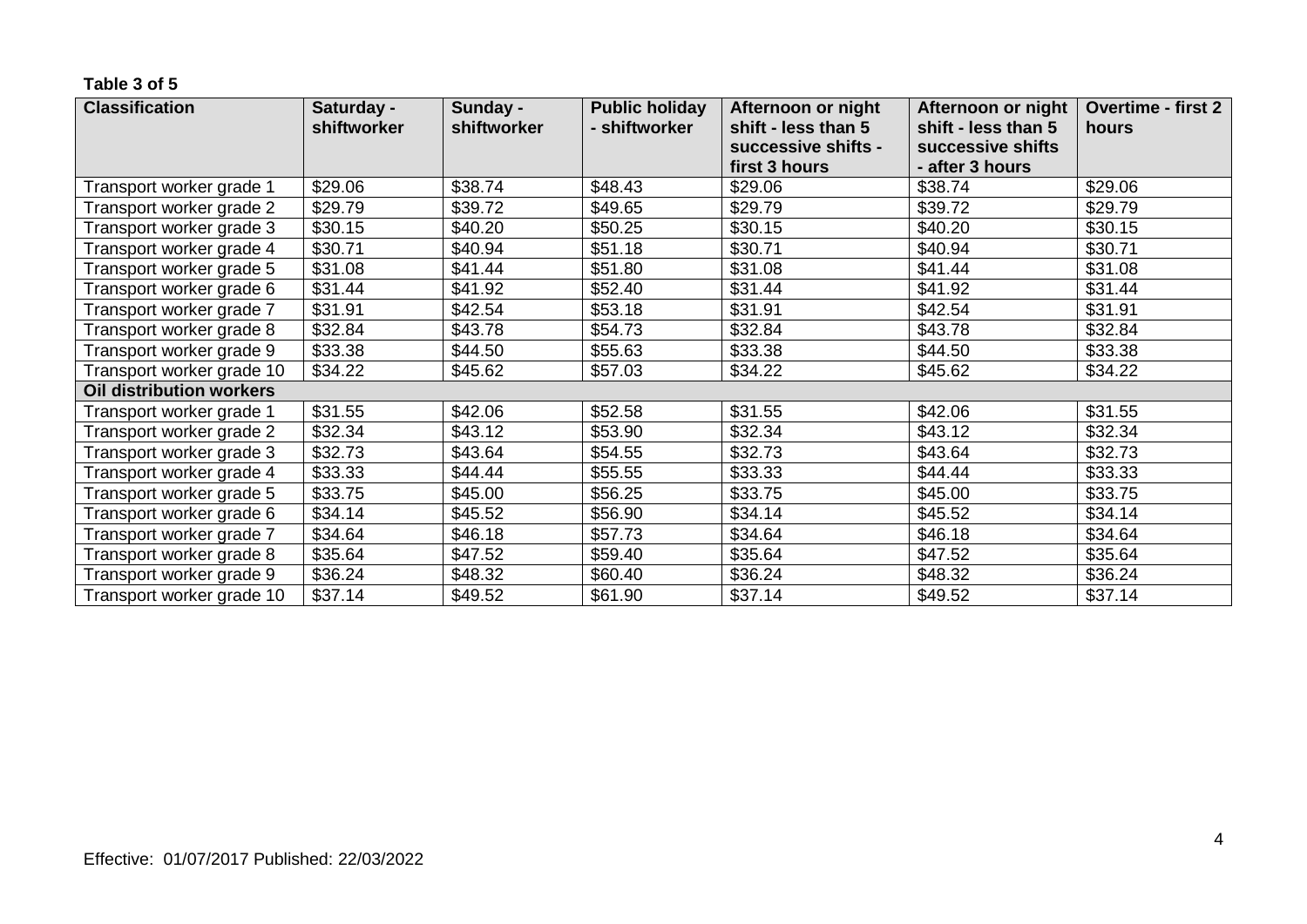#### **Table 4 of 5**

| <b>Classification</b>           | <b>Overtime - after 2</b> | Overtime -             | Overtime -             | <b>Overtime - public</b> | Overtime - public          |
|---------------------------------|---------------------------|------------------------|------------------------|--------------------------|----------------------------|
|                                 | hours                     | shiftworkers - first 2 | shiftworkers - after 2 | holiday                  | holiday - Good             |
|                                 |                           | hours                  | hours                  |                          | <b>Friday or Christmas</b> |
|                                 |                           |                        |                        |                          | <b>Day</b>                 |
| Transport worker grade 1        | \$38.74                   | \$29.06                | \$38.74                | \$48.43                  | \$58.11                    |
| Transport worker grade 2        | \$39.72                   | \$29.79                | \$39.72                | \$49.65                  | \$59.58                    |
| Transport worker grade 3        | \$40.20                   | \$30.15                | \$40.20                | \$50.25                  | \$60.30                    |
| Transport worker grade 4        | \$40.94                   | \$30.71                | \$40.94                | \$51.18                  | \$61.41                    |
| Transport worker grade 5        | \$41.44                   | \$31.08                | \$41.44                | \$51.80                  | \$62.16                    |
| Transport worker grade 6        | \$41.92                   | \$31.44                | \$41.92                | \$52.40                  | \$62.88                    |
| Transport worker grade 7        | \$42.54                   | \$31.91                | \$42.54                | \$53.18                  | \$63.81                    |
| Transport worker grade 8        | \$43.78                   | \$32.84                | \$43.78                | \$54.73                  | \$65.67                    |
| Transport worker grade 9        | \$44.50                   | \$33.38                | \$44.50                | \$55.63                  | \$66.75                    |
| Transport worker grade 10       | \$45.62                   | \$34.22                | \$45.62                | \$57.03                  | \$68.43                    |
| <b>Oil distribution workers</b> |                           |                        |                        |                          |                            |
| Transport worker grade 1        | \$42.06                   | \$31.55                | \$42.06                | \$52.58                  | \$63.09                    |
| Transport worker grade 2        | \$43.12                   | \$32.34                | \$43.12                | \$53.90                  | \$64.68                    |
| Transport worker grade 3        | \$43.64                   | \$32.73                | \$43.64                | \$54.55                  | \$65.46                    |
| Transport worker grade 4        | \$44.44                   | \$33.33                | \$44.44                | \$55.55                  | \$66.66                    |
| Transport worker grade 5        | \$45.00                   | \$33.75                | \$45.00                | \$56.25                  | \$67.50                    |
| Transport worker grade 6        | \$45.52                   | \$34.14                | \$45.52                | \$56.90                  | \$68.28                    |
| Transport worker grade 7        | \$46.18                   | \$34.64                | \$46.18                | \$57.73                  | \$69.27                    |
| Transport worker grade 8        | \$47.52                   | \$35.64                | \$47.52                | \$59.40                  | \$71.28                    |
| Transport worker grade 9        | \$48.32                   | \$36.24                | \$48.32                | \$60.40                  | \$72.48                    |
| Transport worker grade 10       | \$49.52                   | \$37.14                | \$49.52                | \$61.90                  | \$74.28                    |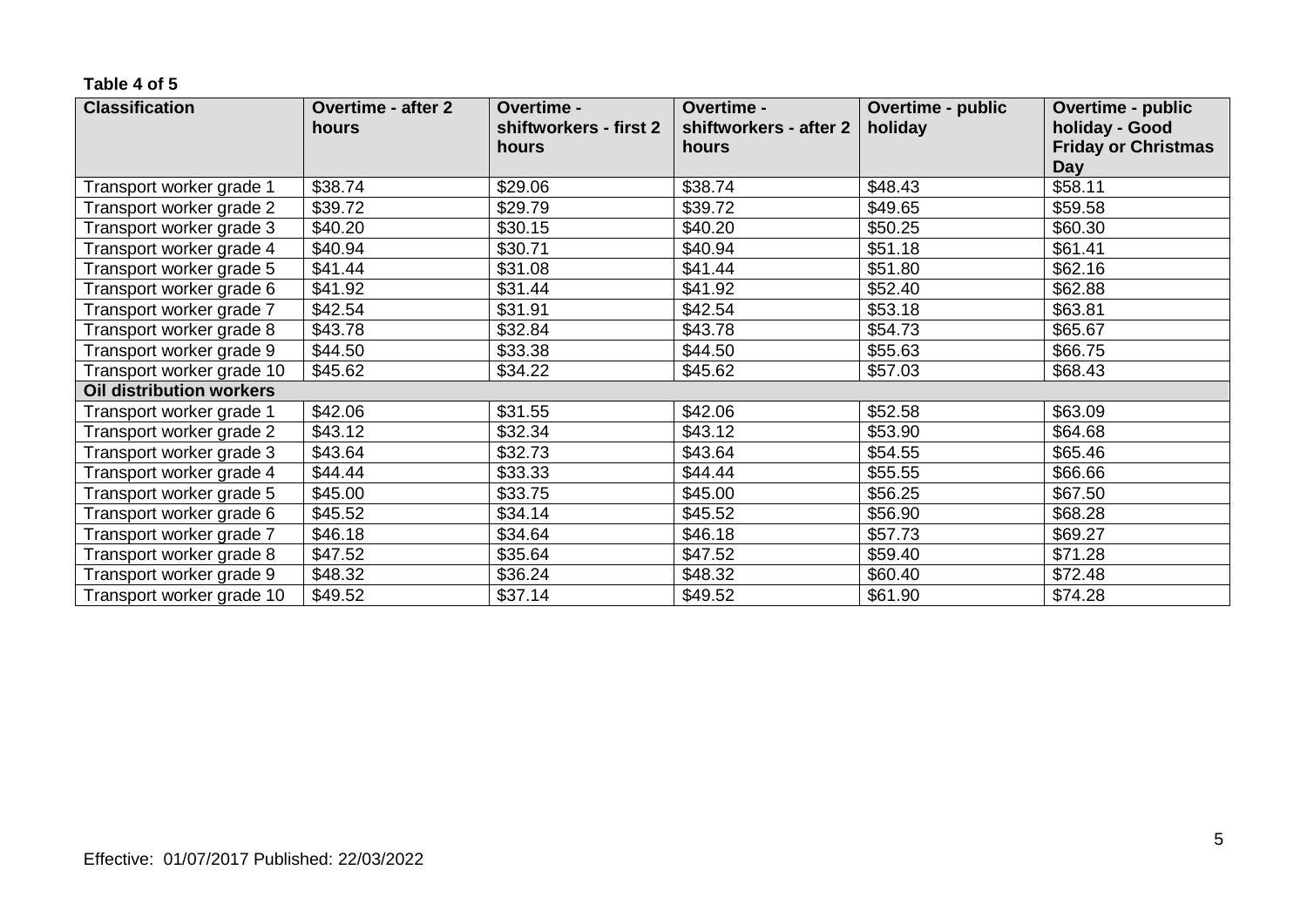#### **Table 5 of 5**

| <b>Classification</b>     | <b>Overtime - call back</b><br>- first 2 hours | <b>Overtime - call back</b><br>- after 2 hours | Less than 10 hour<br>break after overtime | Overtime -<br>agreement to work a<br>3 day roster - rural<br>oil distribution | Overtime -<br>agreement to work a<br>3 day roster - rural<br>oil distribution |
|---------------------------|------------------------------------------------|------------------------------------------------|-------------------------------------------|-------------------------------------------------------------------------------|-------------------------------------------------------------------------------|
|                           |                                                |                                                |                                           | operations - first 2<br>hours                                                 | operations - after 2<br>hours                                                 |
| Transport worker grade 1  | \$29.06                                        | \$38.74                                        | \$38.74                                   | N/A                                                                           | N/A                                                                           |
| Transport worker grade 2  | \$29.79                                        | \$39.72                                        | \$39.72                                   | N/A                                                                           | N/A                                                                           |
| Transport worker grade 3  | \$30.15                                        | \$40.20                                        | \$40.20                                   | N/A                                                                           | N/A                                                                           |
| Transport worker grade 4  | \$30.71                                        | \$40.94                                        | \$40.94                                   | N/A                                                                           | N/A                                                                           |
| Transport worker grade 5  | \$31.08                                        | \$41.44                                        | \$41.44                                   | N/A                                                                           | N/A                                                                           |
| Transport worker grade 6  | \$31.44                                        | \$41.92                                        | \$41.92                                   | N/A                                                                           | N/A                                                                           |
| Transport worker grade 7  | \$31.91                                        | \$42.54                                        | \$42.54                                   | N/A                                                                           | N/A                                                                           |
| Transport worker grade 8  | \$32.84                                        | \$43.78                                        | \$43.78                                   | N/A                                                                           | N/A                                                                           |
| Transport worker grade 9  | \$33.38                                        | \$44.50                                        | \$44.50                                   | N/A                                                                           | N/A                                                                           |
| Transport worker grade 10 | \$34.22                                        | \$45.62                                        | \$45.62                                   | N/A                                                                           | N/A                                                                           |
| Oil distribution workers  |                                                |                                                |                                           |                                                                               |                                                                               |
| Transport worker grade 1  | \$31.55                                        | \$42.06                                        | \$42.06                                   | \$31.55                                                                       | \$42.06                                                                       |
| Transport worker grade 2  | \$32.34                                        | \$43.12                                        | \$43.12                                   | \$32.34                                                                       | \$43.12                                                                       |
| Transport worker grade 3  | \$32.73                                        | \$43.64                                        | \$43.64                                   | \$32.73                                                                       | \$43.64                                                                       |
| Transport worker grade 4  | \$33.33                                        | \$44.44                                        | \$44.44                                   | \$33.33                                                                       | \$44.44                                                                       |
| Transport worker grade 5  | \$33.75                                        | \$45.00                                        | \$45.00                                   | \$33.75                                                                       | \$45.00                                                                       |
| Transport worker grade 6  | \$34.14                                        | \$45.52                                        | \$45.52                                   | \$34.14                                                                       | \$45.52                                                                       |
| Transport worker grade 7  | \$34.64                                        | \$46.18                                        | \$46.18                                   | \$34.64                                                                       | \$46.18                                                                       |
| Transport worker grade 8  | \$35.64                                        | \$47.52                                        | \$47.52                                   | \$35.64                                                                       | \$47.52                                                                       |
| Transport worker grade 9  | \$36.24                                        | \$48.32                                        | \$48.32                                   | \$36.24                                                                       | \$48.32                                                                       |
| Transport worker grade 10 | \$37.14                                        | \$49.52                                        | \$49.52                                   | \$37.14                                                                       | \$49.52                                                                       |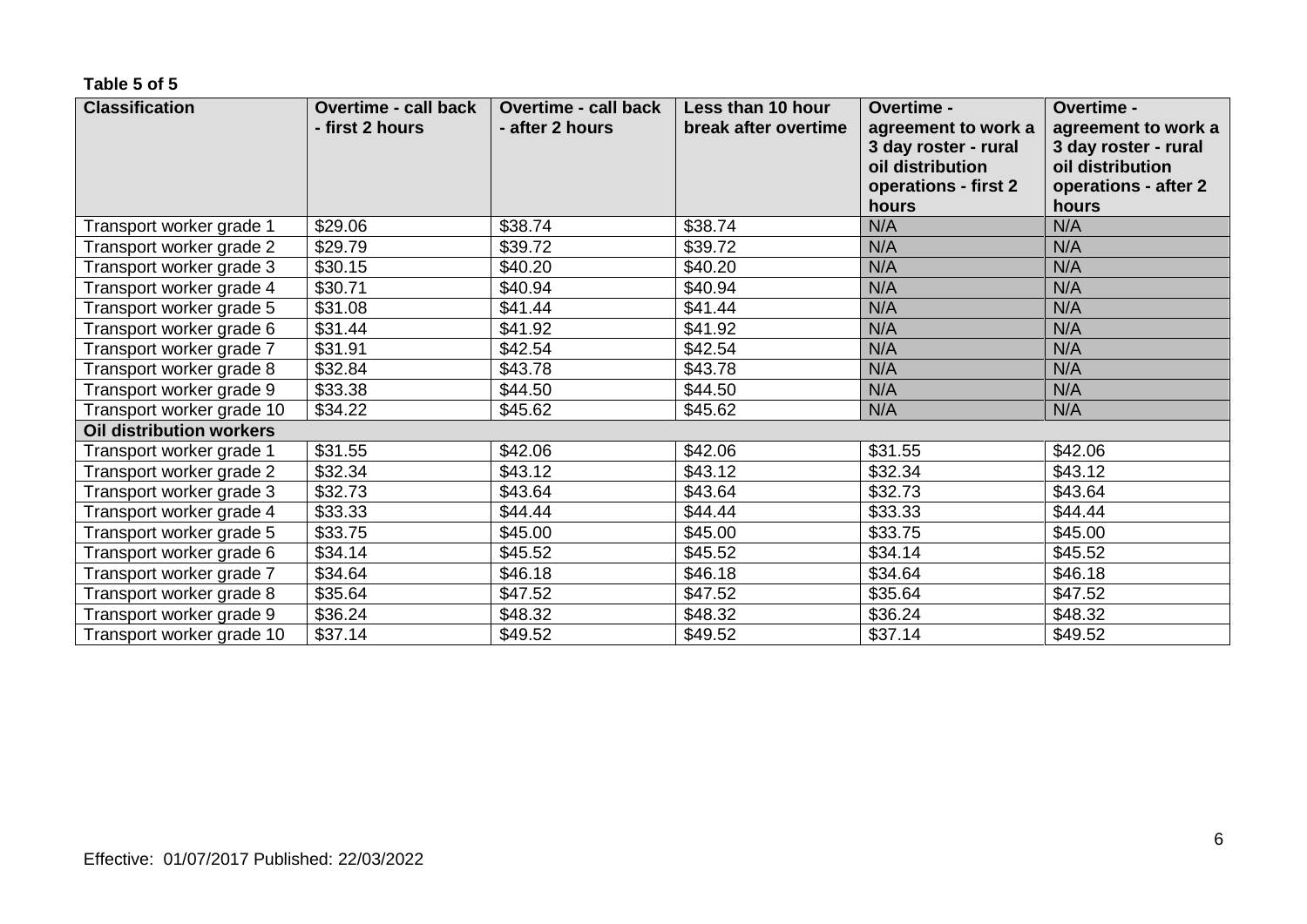## **Casual**

#### **Table 1 of 4**

| <b>Classification</b>           | <b>Hourly</b>       | Saturday -           | Sunday -          | <b>Public</b> | <b>Public holiday -</b> | Early work - Monday to         |
|---------------------------------|---------------------|----------------------|-------------------|---------------|-------------------------|--------------------------------|
|                                 | pay rate            | agreement to work    | agreement to work | holidays      | <b>Good Friday or</b>   | <b>Friday - ordinary hours</b> |
|                                 |                     | ordinary hours -     | ordinary hours    |               | <b>Christmas Day</b>    | between 12.01am and 6am        |
|                                 |                     | non-oil distribution |                   |               |                         | - newspaper, meat and live     |
|                                 |                     | workers and rural    |                   |               |                         | poultry deliveries, or driver  |
|                                 |                     | oil distribution     |                   |               |                         | employed at a fish, fruit or   |
|                                 |                     | workers              |                   |               |                         | vegetable store                |
| Transport worker grade 1        | \$24.21             | \$33.90              | \$43.58           | \$53.27       | \$62.95                 | \$30.02                        |
| Transport worker grade 2        | \$24.83             | \$34.76              | \$44.69           | \$54.62       | \$64.55                 | \$30.78                        |
| Transport worker grade 3        | \$25.13             | \$35.18              | \$45.23           | \$55.28       | \$65.33                 | \$31.16                        |
| Transport worker grade 4        | $\overline{$}25.59$ | \$35.82              | \$46.06           | \$56.29       | \$66.53                 | \$31.73                        |
| Transport worker grade 5        | \$25.90             | \$36.26              | \$46.62           | \$56.98       | \$67.34                 | \$32.12                        |
| Transport worker grade 6        | \$26.20             | \$36.68              | \$47.16           | \$57.64       | \$68.12                 | \$32.49                        |
| Transport worker grade 7        | \$26.59             | \$37.22              | \$47.86           | \$58.49       | \$69.13                 | \$32.97                        |
| Transport worker grade 8        | \$27.36             | \$38.31              | \$49.25           | \$60.20       | \$71.14                 | \$33.93                        |
| Transport worker grade 9        | \$27.81             | \$38.94              | \$50.06           | \$61.19       | \$72.31                 | \$34.49                        |
| Transport worker grade 10       | \$28.51             | \$39.92              | \$51.32           | \$62.73       | \$74.13                 | \$35.36                        |
| <b>Oil distribution workers</b> |                     |                      |                   |               |                         |                                |
| Transport worker grade 1        | \$26.29             | \$36.80              | N/A               | \$57.83       | \$68.35                 | N/A                            |
| Transport worker grade 2        | \$26.95             | \$37.73              | N/A               | \$59.29       | \$70.07                 | N/A                            |
| Transport worker grade 3        | \$27.28             | \$38.19              | N/A               | \$60.01       | \$70.92                 | N/A                            |
| Transport worker grade 4        | \$27.78             | \$38.89              | N/A               | \$61.11       | \$72.22                 | N/A                            |
| Transport worker grade 5        | \$28.13             | \$39.38              | N/A               | \$61.88       | \$73.13                 | N/A                            |
| Transport worker grade 6        | \$28.45             | \$39.83              | N/A               | \$62.59       | \$73.97                 | N/A                            |
| Transport worker grade 7        | \$28.86             | \$40.41              | N/A               | \$63.50       | \$75.04                 | N/A                            |
| Transport worker grade 8        | \$29.70             | \$41.58              | N/A               | \$65.34       | \$77.22                 | N/A                            |
| Transport worker grade 9        | \$30.20             | \$42.28              | N/A               | \$66.44       | \$78.52                 | N/A                            |
| Transport worker grade 10       | \$30.95             | \$43.33              | N/A               | \$68.09       | \$80.47                 | N/A                            |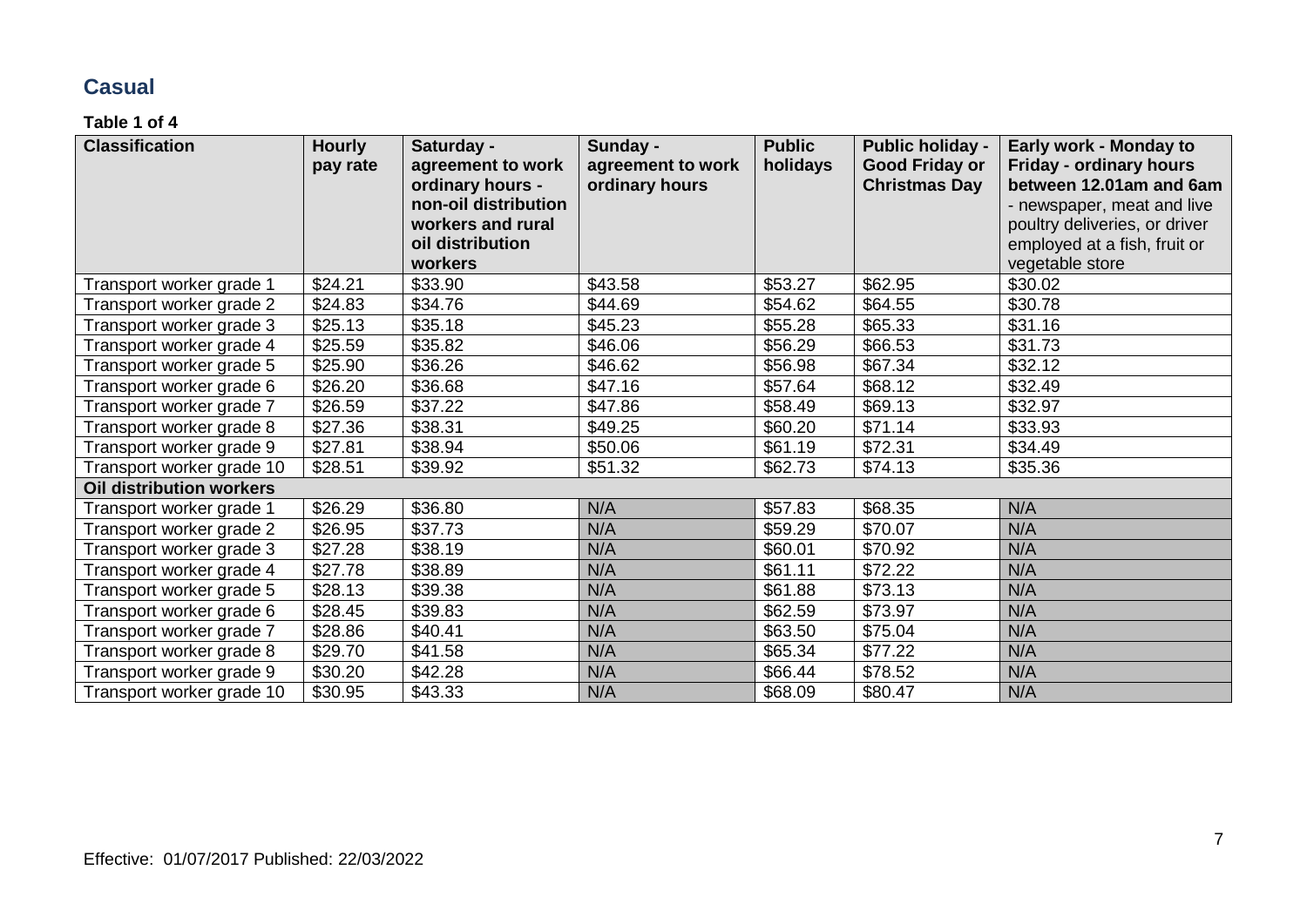#### **Table 2 of 4**

| <b>Classification</b>           | <b>Working through</b> | <b>Afternoon shift</b> | <b>Night shift</b> | Saturday -  | Sunday -    | <b>Public holiday -</b> |
|---------------------------------|------------------------|------------------------|--------------------|-------------|-------------|-------------------------|
|                                 | a meal break           |                        |                    | shiftworker | shiftworker | shiftworker             |
| Transport worker grade 1        | \$43.58                | \$27.60                | \$30.02            | \$33.90     | \$43.58     | \$53.27                 |
| Transport worker grade 2        | \$44.69                | \$28.30                | \$30.78            | \$34.76     | \$44.69     | \$54.62                 |
| Transport worker grade 3        | \$45.23                | \$28.64                | \$31.16            | \$35.18     | \$45.23     | \$55.28                 |
| Transport worker grade 4        | \$46.06                | \$29.17                | \$31.73            | \$35.82     | \$46.06     | \$56.29                 |
| Transport worker grade 5        | \$46.62                | \$29.53                | \$32.12            | \$36.26     | \$46.62     | \$56.98                 |
| Transport worker grade 6        | \$47.16                | \$29.87                | \$32.49            | \$36.68     | \$47.16     | \$57.64                 |
| Transport worker grade 7        | \$47.86                | \$30.31                | \$32.97            | \$37.22     | \$47.86     | \$58.49                 |
| Transport worker grade 8        | \$49.25                | \$31.19                | \$33.93            | \$38.31     | \$49.25     | \$60.20                 |
| Transport worker grade 9        | \$50.06                | \$31.71                | \$34.49            | \$38.94     | \$50.06     | \$61.19                 |
| Transport worker grade 10       | \$51.32                | \$32.50                | \$35.36            | \$39.92     | \$51.32     | \$62.73                 |
| <b>Oil distribution workers</b> |                        |                        |                    |             |             |                         |
| Transport worker grade 1        | \$47.32                | \$29.97                | \$32.60            | \$36.80     | \$47.32     | \$57.83                 |
| Transport worker grade 2        | \$48.51                | \$30.72                | \$33.42            | \$37.73     | \$48.51     | \$59.29                 |
| Transport worker grade 3        | \$49.10                | \$31.09                | \$33.82            | \$38.19     | \$49.10     | \$60.01                 |
| Transport worker grade 4        | \$50.00                | \$31.66                | \$34.44            | \$38.89     | \$50.00     | \$61.11                 |
| Transport worker grade 5        | \$50.63                | \$32.06                | \$34.88            | \$39.38     | \$50.63     | \$61.88                 |
| Transport worker grade 6        | \$51.21                | \$32.43                | \$35.28            | \$39.83     | \$51.21     | \$62.59                 |
| Transport worker grade 7        | \$51.95                | \$32.90                | \$35.79            | \$40.41     | \$51.95     | \$63.50                 |
| Transport worker grade 8        | \$53.46                | \$33.86                | \$36.83            | \$41.58     | \$53.46     | \$65.34                 |
| Transport worker grade 9        | \$54.36                | \$34.43                | \$37.45            | \$42.28     | \$54.36     | \$66.44                 |
| Transport worker grade 10       | \$55.71                | \$35.28                | \$38.38            | \$43.33     | \$55.71     | \$68.09                 |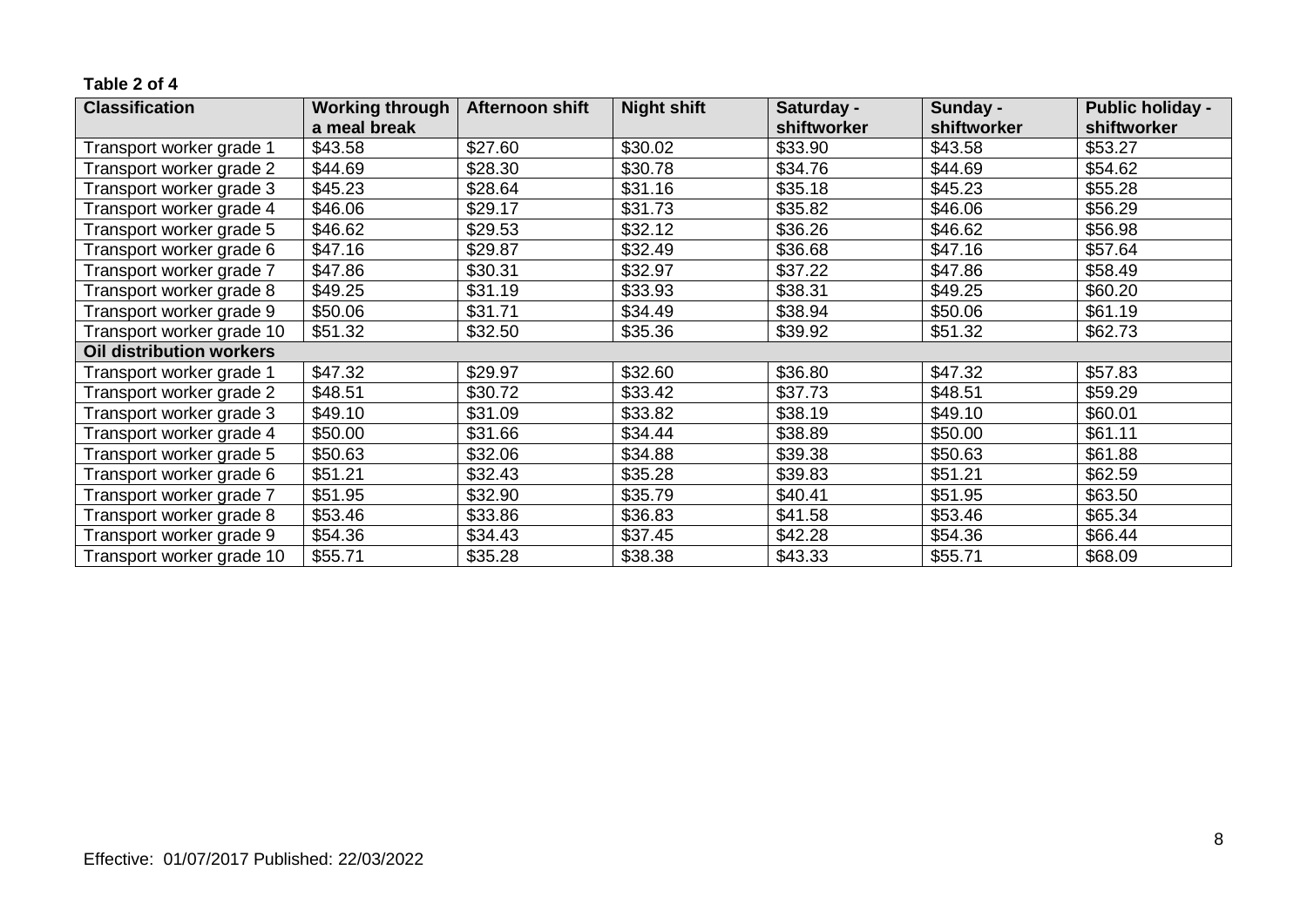#### **Table 3 of 4**

| <b>Classification</b>           | Afternoon or night<br>shift - less than 5 | Afternoon or night<br>shift - less than 5 | <b>Overtime - first 2</b><br>hours | <b>Overtime - after 2</b><br>hours | Overtime -<br>shiftworkers - first 2 |
|---------------------------------|-------------------------------------------|-------------------------------------------|------------------------------------|------------------------------------|--------------------------------------|
|                                 | successive shifts -                       | successive shifts -                       |                                    |                                    | hours                                |
|                                 | first 3 hours                             | after 3 hours                             |                                    |                                    |                                      |
| Transport worker grade 1        | \$33.90                                   | \$43.58                                   | \$30.99                            | \$40.68                            | \$30.99                              |
| Transport worker grade 2        | \$34.76                                   | \$44.69                                   | \$31.78                            | \$41.71                            | \$31.78                              |
| Transport worker grade 3        | \$35.18                                   | \$45.23                                   | \$32.16                            | \$42.21                            | \$32.16                              |
| Transport worker grade 4        | \$35.82                                   | \$46.06                                   | \$32.75                            | \$42.99                            | \$32.75                              |
| Transport worker grade 5        | \$36.26                                   | \$46.62                                   | \$33.15                            | \$43.51                            | \$33.15                              |
| Transport worker grade 6        | \$36.68                                   | \$47.16                                   | \$33.54                            | \$44.02                            | \$33.54                              |
| Transport worker grade 7        | \$37.22                                   | \$47.86                                   | \$34.03                            | \$44.67                            | \$34.03                              |
| Transport worker grade 8        | \$38.31                                   | \$49.25                                   | \$35.02                            | \$45.97                            | \$35.02                              |
| Transport worker grade 9        | \$38.94                                   | \$50.06                                   | \$35.60                            | \$46.73                            | \$35.60                              |
| Transport worker grade 10       | \$39.92                                   | \$51.32                                   | \$36.50                            | \$47.90                            | \$36.50                              |
| <b>Oil distribution workers</b> |                                           |                                           |                                    |                                    |                                      |
| Transport worker grade 1        | \$36.80                                   | \$47.32                                   | \$33.65                            | \$44.16                            | \$33.65                              |
| Transport worker grade 2        | \$37.73                                   | \$48.51                                   | \$34.50                            | \$45.28                            | \$34.50                              |
| Transport worker grade 3        | \$38.19                                   | \$49.10                                   | \$34.91                            | \$45.82                            | \$34.91                              |
| Transport worker grade 4        | \$38.89                                   | \$50.00                                   | \$35.55                            | \$46.66                            | \$35.55                              |
| Transport worker grade 5        | \$39.38                                   | \$50.63                                   | \$36.00                            | \$47.25                            | \$36.00                              |
| Transport worker grade 6        | \$39.83                                   | \$51.21                                   | \$36.42                            | \$47.80                            | \$36.42                              |
| Transport worker grade 7        | \$40.41                                   | \$51.95                                   | \$36.94                            | \$48.49                            | \$36.94                              |
| Transport worker grade 8        | \$41.58                                   | \$53.46                                   | \$38.02                            | \$49.90                            | \$38.02                              |
| Transport worker grade 9        | \$42.28                                   | \$54.36                                   | \$38.66                            | \$50.74                            | \$38.66                              |
| Transport worker grade 10       | \$43.33                                   | \$55.71                                   | \$39.62                            | \$52.00                            | \$39.62                              |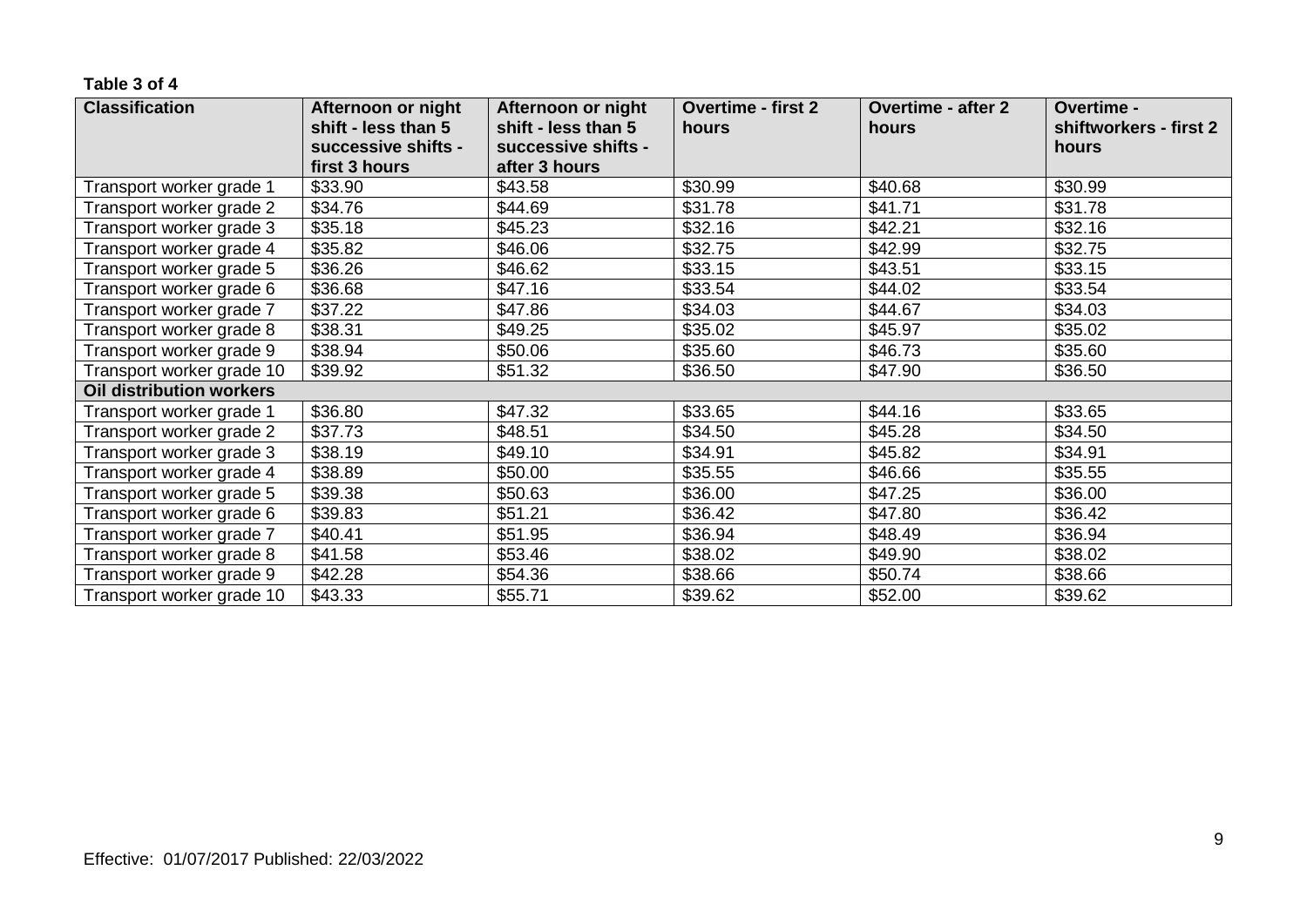#### **Table 4 of 4**

| <b>Classification</b>     | <b>Overtime -</b><br>shiftworkers - after<br>2 hours | <b>Overtime - call back</b><br>- first 2 hours | <b>Overtime - call back</b><br>- after 2 hours | Overtime -<br>agreement to work a<br>3 day roster - rural<br>oil distribution<br>operations - first 2<br>hours | Overtime -<br>agreement to work a<br>3 day roster - rural<br>oil distribution<br>operations - after 2<br>hours |
|---------------------------|------------------------------------------------------|------------------------------------------------|------------------------------------------------|----------------------------------------------------------------------------------------------------------------|----------------------------------------------------------------------------------------------------------------|
| Transport worker grade 1  | \$40.68                                              | \$30.99                                        | \$40.68                                        | N/A                                                                                                            | N/A                                                                                                            |
| Transport worker grade 2  | \$41.71                                              | \$31.78                                        | \$41.71                                        | N/A                                                                                                            | N/A                                                                                                            |
| Transport worker grade 3  | \$42.21                                              | \$32.16                                        | \$42.21                                        | N/A                                                                                                            | N/A                                                                                                            |
| Transport worker grade 4  | \$42.99                                              | \$32.75                                        | \$42.99                                        | N/A                                                                                                            | N/A                                                                                                            |
| Transport worker grade 5  | \$43.51                                              | \$33.15                                        | \$43.51                                        | N/A                                                                                                            | N/A                                                                                                            |
| Transport worker grade 6  | \$44.02                                              | \$33.54                                        | \$44.02                                        | N/A                                                                                                            | N/A                                                                                                            |
| Transport worker grade 7  | \$44.67                                              | \$34.03                                        | \$44.67                                        | N/A                                                                                                            | N/A                                                                                                            |
| Transport worker grade 8  | \$45.97                                              | \$35.02                                        | \$45.97                                        | N/A                                                                                                            | N/A                                                                                                            |
| Transport worker grade 9  | \$46.73                                              | \$35.60                                        | \$46.73                                        | N/A                                                                                                            | N/A                                                                                                            |
| Transport worker grade 10 | \$47.90                                              | \$36.50                                        | \$47.90                                        | N/A                                                                                                            | N/A                                                                                                            |
| Oil distribution workers  |                                                      |                                                |                                                |                                                                                                                |                                                                                                                |
| Transport worker grade 1  | \$44.16                                              | \$33.65                                        | \$44.16                                        | \$33.65                                                                                                        | \$44.16                                                                                                        |
| Transport worker grade 2  | \$45.28                                              | \$34.50                                        | \$45.28                                        | \$34.50                                                                                                        | \$45.28                                                                                                        |
| Transport worker grade 3  | \$45.82                                              | \$34.91                                        | \$45.82                                        | \$34.91                                                                                                        | \$45.82                                                                                                        |
| Transport worker grade 4  | \$46.66                                              | \$35.55                                        | \$46.66                                        | \$35.55                                                                                                        | \$46.66                                                                                                        |
| Transport worker grade 5  | \$47.25                                              | \$36.00                                        | \$47.25                                        | \$36.00                                                                                                        | \$47.25                                                                                                        |
| Transport worker grade 6  | \$47.80                                              | \$36.42                                        | \$47.80                                        | \$36.42                                                                                                        | \$47.80                                                                                                        |
| Transport worker grade 7  | \$48.49                                              | \$36.94                                        | \$48.49                                        | \$36.94                                                                                                        | \$48.49                                                                                                        |
| Transport worker grade 8  | \$49.90                                              | \$38.02                                        | \$49.90                                        | \$38.02                                                                                                        | \$49.90                                                                                                        |
| Transport worker grade 9  | \$50.74                                              | \$38.66                                        | \$50.74                                        | \$38.66                                                                                                        | \$50.74                                                                                                        |
| Transport worker grade 10 | \$52.00                                              | \$39.62                                        | \$52.00                                        | \$39.62                                                                                                        | \$52.00                                                                                                        |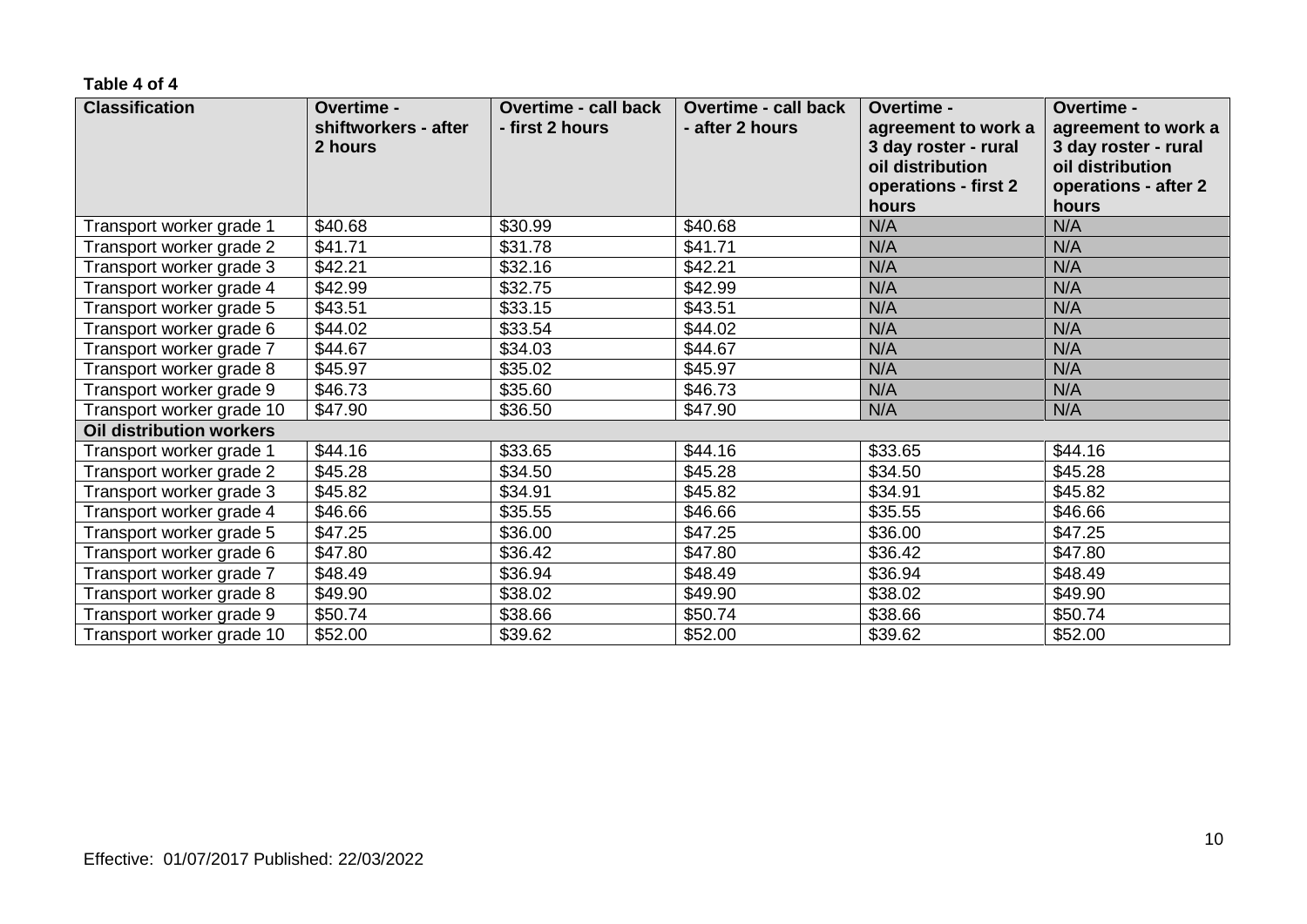## **Junior - Full-time & part-time - 18 years and under**

Where a junior employee aged 18 years or more is required to drive a motor vehicle and is in sole charge of that vehicle, the employee must be paid the relevant adult rate

#### **Table 1 of 5**

| <b>Classification</b>     | <b>Hourly pay</b><br>rate | Saturday -<br>agreement to work<br>ordinary hours -<br>non-oil distribution<br>workers and rural oil<br>distribution workers | Sunday - agreement<br>to work ordinary<br>hours | <b>Christmas Day</b><br>- Saturday | <b>Christmas Day</b><br>- Sunday | <b>Public holiday</b> |
|---------------------------|---------------------------|------------------------------------------------------------------------------------------------------------------------------|-------------------------------------------------|------------------------------------|----------------------------------|-----------------------|
| Transport worker grade 1  | \$13.56                   | \$20.34                                                                                                                      | \$27.12                                         | \$27.12                            | \$33.90                          | \$33.90               |
| Transport worker grade 2  | \$13.90                   | \$20.85                                                                                                                      | \$27.80                                         | \$27.80                            | \$34.75                          | \$34.75               |
| Transport worker grade 3  | \$14.07                   | \$21.11                                                                                                                      | \$28.14                                         | \$28.14                            | \$35.18                          | \$35.18               |
| Transport worker grade 4  | \$14.33                   | \$21.50                                                                                                                      | \$28.66                                         | \$28.66                            | \$35.83                          | \$35.83               |
| Transport worker grade 5  | \$14.50                   | \$21.75                                                                                                                      | \$29.00                                         | \$29.00                            | \$36.25                          | \$36.25               |
| Transport worker grade 6  | \$14.67                   | \$22.01                                                                                                                      | \$29.34                                         | \$29.34                            | \$36.68                          | \$36.68               |
| Transport worker grade 7  | \$14.89                   | \$22.34                                                                                                                      | \$29.78                                         | \$29.78                            | \$37.23                          | \$37.23               |
| Transport worker grade 8  | \$15.32                   | \$22.98                                                                                                                      | \$30.64                                         | \$30.64                            | \$38.30                          | \$38.30               |
| Transport worker grade 9  | \$15.58                   | \$23.37                                                                                                                      | \$31.16                                         | \$31.16                            | \$38.95                          | \$38.95               |
| Transport worker grade 10 | \$15.97                   | \$23.96                                                                                                                      | \$31.94                                         | \$31.94                            | \$39.93                          | \$39.93               |
| Oil distribution workers  |                           |                                                                                                                              |                                                 |                                    |                                  |                       |
| Transport worker grade 1  | \$14.72                   | \$22.08                                                                                                                      | N/A                                             | \$29.44                            | \$36.80                          | \$36.80               |
| Transport worker grade 2  | \$15.09                   | \$22.64                                                                                                                      | N/A                                             | \$30.18                            | \$37.73                          | \$37.73               |
| Transport worker grade 3  | \$15.27                   | \$22.91                                                                                                                      | N/A                                             | \$30.54                            | \$38.18                          | \$38.18               |
| Transport worker grade 4  | \$15.55                   | \$23.33                                                                                                                      | N/A                                             | \$31.10                            | \$38.88                          | \$38.88               |
| Transport worker grade 5  | \$15.75                   | \$23.63                                                                                                                      | N/A                                             | \$31.50                            | \$39.38                          | \$39.38               |
| Transport worker grade 6  | \$15.93                   | \$23.90                                                                                                                      | N/A                                             | \$31.86                            | \$39.83                          | \$39.83               |
| Transport worker grade 7  | \$16.16                   | \$24.24                                                                                                                      | N/A                                             | \$32.32                            | \$40.40                          | \$40.40               |
| Transport worker grade 8  | \$16.63                   | \$24.95                                                                                                                      | N/A                                             | \$33.26                            | \$41.58                          | \$41.58               |
| Transport worker grade 9  | \$16.91                   | \$25.37                                                                                                                      | N/A                                             | \$33.82                            | \$42.28                          | \$42.28               |
| Transport worker grade 10 | \$17.33                   | \$26.00                                                                                                                      | N/A                                             | \$34.66                            | \$43.33                          | \$43.33               |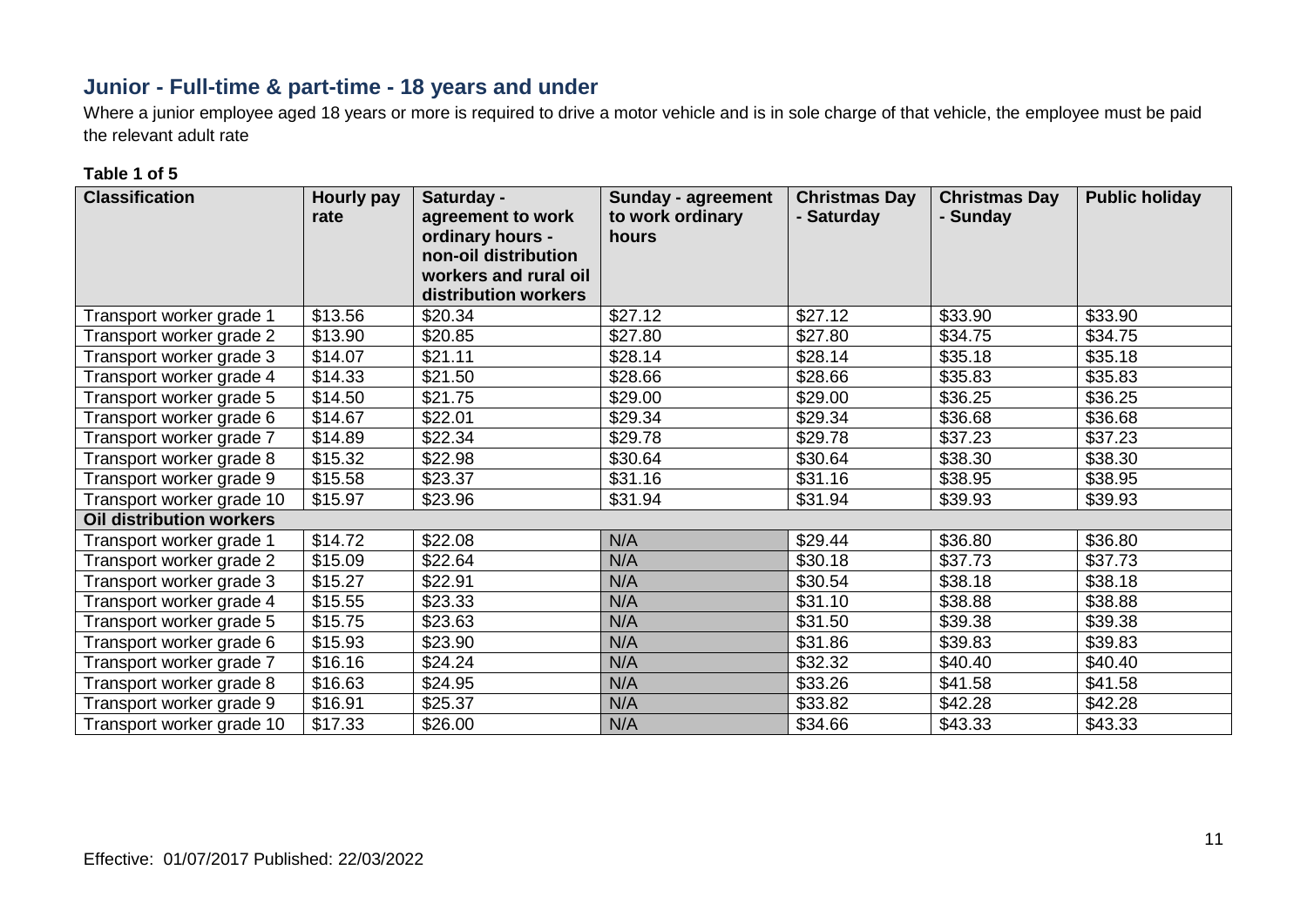**Table 2 of 5**

| <b>Classification</b>           | <b>Public holiday -</b><br><b>Good Friday or</b><br><b>Christmas Day</b> | Early work - Monday to<br>Friday - ordinary hours<br>between 12.01am and<br>6am - newspaper, meat<br>and live poultry deliveries,<br>or driver employed at a<br>fish, fruit or vegetable<br>store | <b>Working</b><br>through a meal<br>break | <b>Afternoon shift</b> | <b>Night shift</b> | Saturday -<br>shiftworker |
|---------------------------------|--------------------------------------------------------------------------|---------------------------------------------------------------------------------------------------------------------------------------------------------------------------------------------------|-------------------------------------------|------------------------|--------------------|---------------------------|
| Transport worker grade 1        | \$40.68                                                                  | \$17.63                                                                                                                                                                                           | \$27.12                                   | \$15.93                | \$17.63            | \$20.34                   |
| Transport worker grade 2        | \$41.70                                                                  | \$18.07                                                                                                                                                                                           | \$27.80                                   | \$16.33                | \$18.07            | \$20.85                   |
| Transport worker grade 3        | \$42.21                                                                  | \$18.29                                                                                                                                                                                           | \$28.14                                   | \$16.53                | \$18.29            | \$21.11                   |
| Transport worker grade 4        | \$42.99                                                                  | \$18.63                                                                                                                                                                                           | \$28.66                                   | \$16.84                | \$18.63            | \$21.50                   |
| Transport worker grade 5        | \$43.50                                                                  | \$18.85                                                                                                                                                                                           | \$29.00                                   | \$17.04                | \$18.85            | \$21.75                   |
| Transport worker grade 6        | \$44.01                                                                  | \$19.07                                                                                                                                                                                           | \$29.34                                   | \$17.24                | \$19.07            | \$22.01                   |
| Transport worker grade 7        | \$44.67                                                                  | \$19.36                                                                                                                                                                                           | \$29.78                                   | \$17.50                | \$19.36            | \$22.34                   |
| Transport worker grade 8        | \$45.96                                                                  | \$19.92                                                                                                                                                                                           | \$30.64                                   | \$18.00                | \$19.92            | \$22.98                   |
| Transport worker grade 9        | \$46.74                                                                  | \$20.25                                                                                                                                                                                           | \$31.16                                   | \$18.31                | \$20.25            | \$23.37                   |
| Transport worker grade 10       | \$47.91                                                                  | \$20.76                                                                                                                                                                                           | \$31.94                                   | \$18.76                | \$20.76            | \$23.96                   |
| <b>Oil distribution workers</b> |                                                                          |                                                                                                                                                                                                   |                                           |                        |                    |                           |
| Transport worker grade 1        | \$44.16                                                                  | N/A                                                                                                                                                                                               | \$29.44                                   | \$17.30                | \$19.14            | \$22.08                   |
| Transport worker grade 2        | \$45.27                                                                  | N/A                                                                                                                                                                                               | \$30.18                                   | \$17.73                | \$19.62            | \$22.64                   |
| Transport worker grade 3        | \$45.81                                                                  | N/A                                                                                                                                                                                               | \$30.54                                   | \$17.94                | \$19.85            | \$22.91                   |
| Transport worker grade 4        | \$46.65                                                                  | N/A                                                                                                                                                                                               | \$31.10                                   | \$18.27                | \$20.22            | \$23.33                   |
| Transport worker grade 5        | \$47.25                                                                  | N/A                                                                                                                                                                                               | \$31.50                                   | \$18.51                | \$20.48            | \$23.63                   |
| Transport worker grade 6        | \$47.79                                                                  | N/A                                                                                                                                                                                               | \$31.86                                   | \$18.72                | \$20.71            | \$23.90                   |
| Transport worker grade 7        | \$48.48                                                                  | N/A                                                                                                                                                                                               | \$32.32                                   | \$18.99                | \$21.01            | \$24.24                   |
| Transport worker grade 8        | \$49.89                                                                  | N/A                                                                                                                                                                                               | \$33.26                                   | \$19.54                | \$21.62            | \$24.95                   |
| Transport worker grade 9        | \$50.73                                                                  | N/A                                                                                                                                                                                               | \$33.82                                   | \$19.87                | \$21.98            | \$25.37                   |
| Transport worker grade 10       | \$51.99                                                                  | N/A                                                                                                                                                                                               | \$34.66                                   | \$20.36                | \$22.53            | \$26.00                   |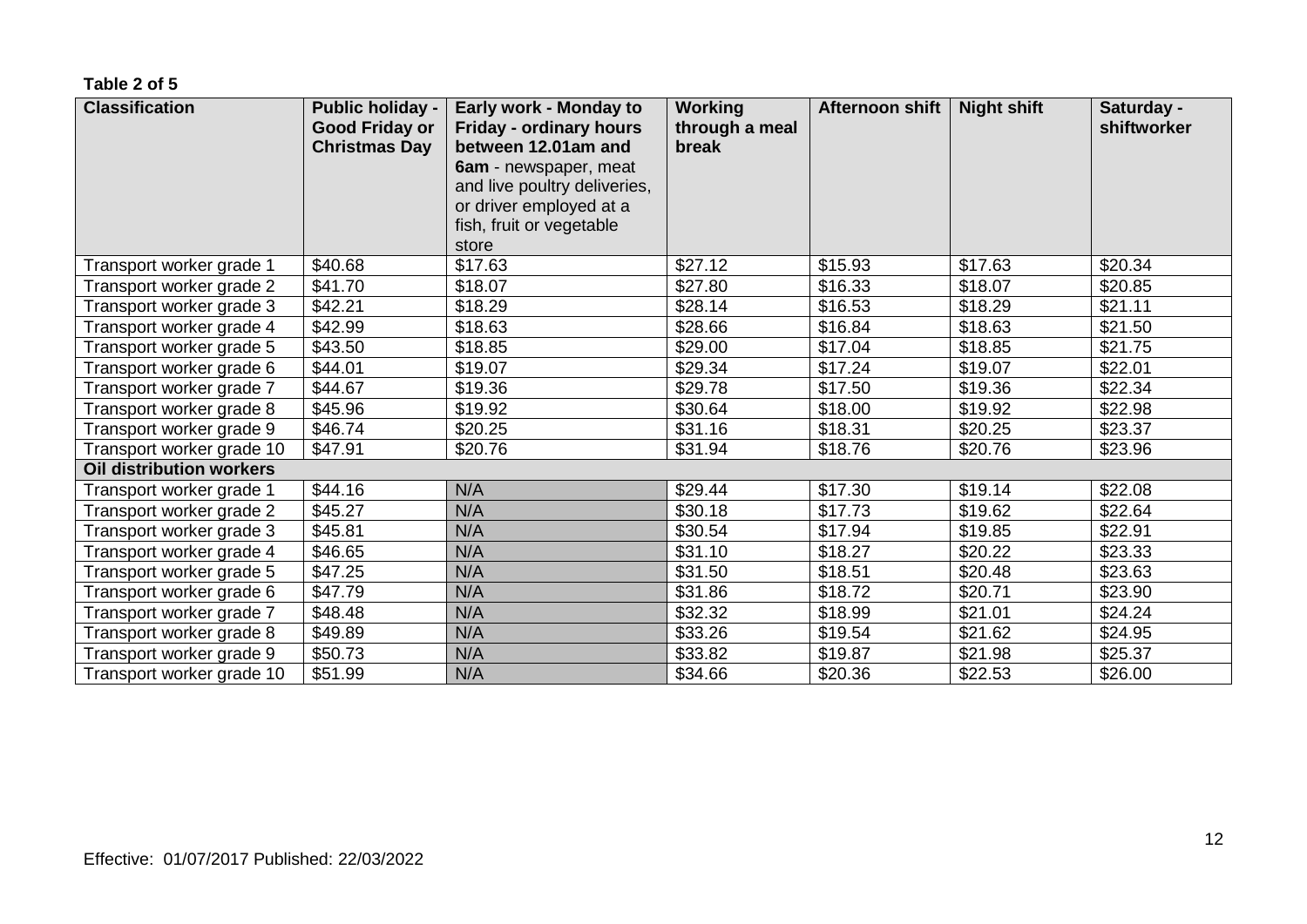#### **Table 3 of 5**

| <b>Classification</b>           | Sunday -<br>shiftworker | <b>Public holiday -</b><br>shiftworker | Afternoon or<br>night shift - less<br>than 5<br>successive | Afternoon or<br>night shift - less<br>than 5<br>successive | <b>Overtime - first 2</b><br>hours | <b>Overtime - after</b><br>2 hours |
|---------------------------------|-------------------------|----------------------------------------|------------------------------------------------------------|------------------------------------------------------------|------------------------------------|------------------------------------|
|                                 |                         |                                        | shifts - first 3                                           | shifts - after 3                                           |                                    |                                    |
|                                 |                         |                                        | hours                                                      | hours                                                      |                                    |                                    |
| Transport worker grade 1        | \$27.12                 | \$33.90                                | \$20.34                                                    | \$27.12                                                    | \$20.34                            | \$27.12                            |
| Transport worker grade 2        | \$27.80                 | \$34.75                                | \$20.85                                                    | \$27.80                                                    | \$20.85                            | \$27.80                            |
| Transport worker grade 3        | \$28.14                 | \$35.18                                | \$21.11                                                    | \$28.14                                                    | \$21.11                            | \$28.14                            |
| Transport worker grade 4        | \$28.66                 | \$35.83                                | \$21.50                                                    | \$28.66                                                    | \$21.50                            | \$28.66                            |
| Transport worker grade 5        | \$29.00                 | \$36.25                                | \$21.75                                                    | \$29.00                                                    | \$21.75                            | \$29.00                            |
| Transport worker grade 6        | \$29.34                 | \$36.68                                | \$22.01                                                    | \$29.34                                                    | \$22.01                            | \$29.34                            |
| Transport worker grade 7        | \$29.78                 | \$37.23                                | \$22.34                                                    | \$29.78                                                    | \$22.34                            | \$29.78                            |
| Transport worker grade 8        | \$30.64                 | \$38.30                                | \$22.98                                                    | \$30.64                                                    | \$22.98                            | \$30.64                            |
| Transport worker grade 9        | \$31.16                 | \$38.95                                | \$23.37                                                    | \$31.16                                                    | \$23.37                            | \$31.16                            |
| Transport worker grade 10       | \$31.94                 | \$39.93                                | \$23.96                                                    | \$31.94                                                    | \$23.96                            | \$31.94                            |
| <b>Oil distribution workers</b> |                         |                                        |                                                            |                                                            |                                    |                                    |
| Transport worker grade 1        | \$29.44                 | \$36.80                                | \$22.08                                                    | \$29.44                                                    | \$22.08                            | \$29.44                            |
| Transport worker grade 2        | \$30.18                 | \$37.73                                | \$22.64                                                    | \$30.18                                                    | \$22.64                            | \$30.18                            |
| Transport worker grade 3        | \$30.54                 | \$38.18                                | \$22.91                                                    | \$30.54                                                    | \$22.91                            | \$30.54                            |
| Transport worker grade 4        | \$31.10                 | \$38.88                                | \$23.33                                                    | \$31.10                                                    | \$23.33                            | \$31.10                            |
| Transport worker grade 5        | \$31.50                 | \$39.38                                | \$23.63                                                    | \$31.50                                                    | \$23.63                            | \$31.50                            |
| Transport worker grade 6        | \$31.86                 | \$39.83                                | \$23.90                                                    | \$31.86                                                    | \$23.90                            | \$31.86                            |
| Transport worker grade 7        | \$32.32                 | \$40.40                                | \$24.24                                                    | \$32.32                                                    | \$24.24                            | \$32.32                            |
| Transport worker grade 8        | \$33.26                 | \$41.58                                | \$24.95                                                    | \$33.26                                                    | \$24.95                            | \$33.26                            |
| Transport worker grade 9        | \$33.82                 | \$42.28                                | \$25.37                                                    | \$33.82                                                    | \$25.37                            | \$33.82                            |
| Transport worker grade 10       | \$34.66                 | \$43.33                                | \$26.00                                                    | \$34.66                                                    | \$26.00                            | \$34.66                            |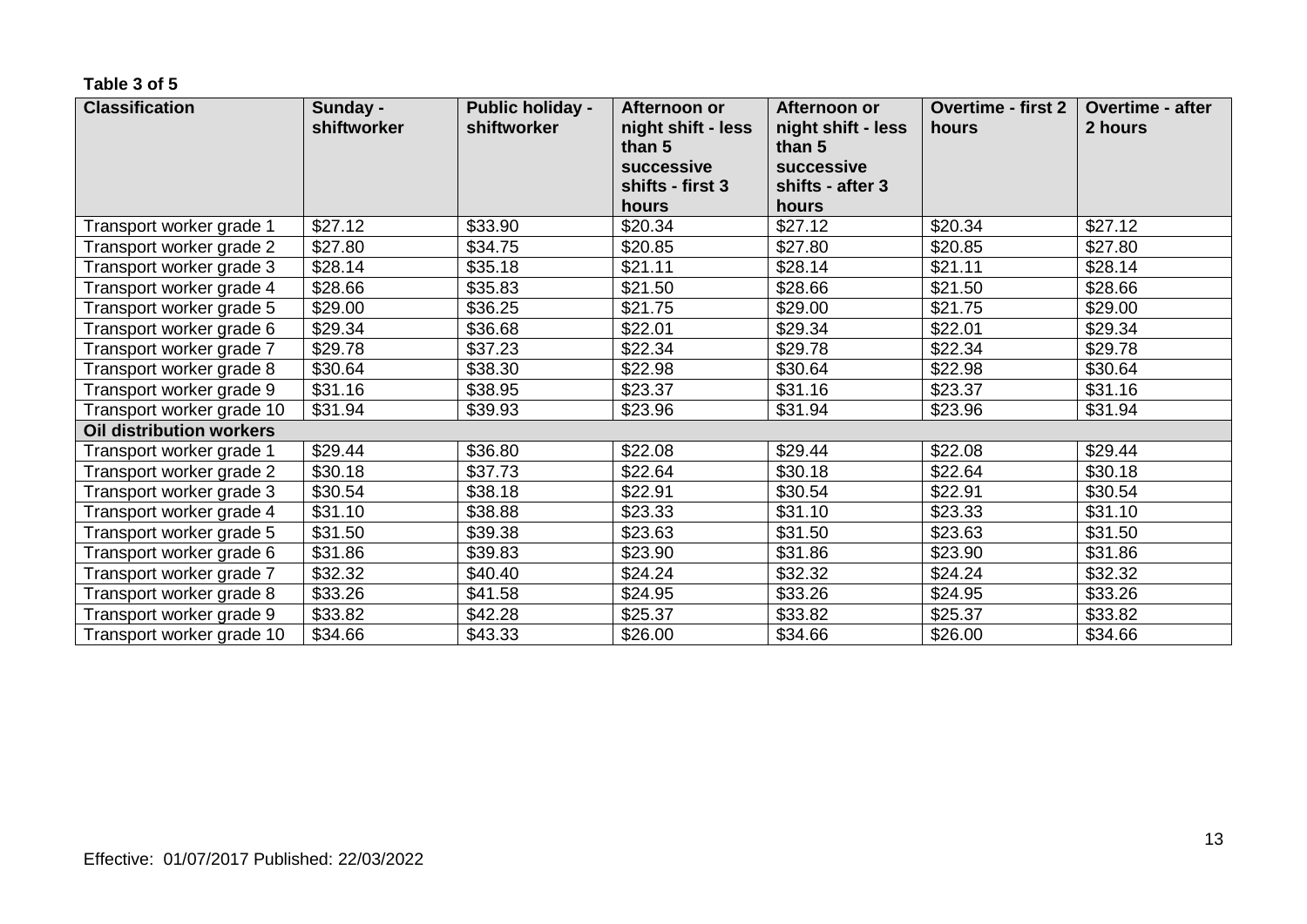#### **Table 4 of 5**

| <b>Classification</b>     | Overtime -<br>shiftworkers - first 2 | Overtime -<br>shiftworkers - after 2 | Overtime - public<br>holiday | Overtime - public<br>holiday - Good | <b>Overtime - call back</b><br>- first 2 hours |
|---------------------------|--------------------------------------|--------------------------------------|------------------------------|-------------------------------------|------------------------------------------------|
|                           | hours                                | hours                                |                              | <b>Friday or Christmas</b>          |                                                |
|                           |                                      |                                      |                              | <b>Day</b>                          |                                                |
| Transport worker grade 1  | \$20.34                              | \$27.12                              | \$33.90                      | \$40.68                             | \$20.34                                        |
| Transport worker grade 2  | \$20.85                              | \$27.80                              | \$34.75                      | \$41.70                             | \$20.85                                        |
| Transport worker grade 3  | \$21.11                              | \$28.14                              | \$35.18                      | \$42.21                             | \$21.11                                        |
| Transport worker grade 4  | \$21.50                              | \$28.66                              | \$35.83                      | \$42.99                             | \$21.50                                        |
| Transport worker grade 5  | \$21.75                              | \$29.00                              | \$36.25                      | \$43.50                             | \$21.75                                        |
| Transport worker grade 6  | \$22.01                              | \$29.34                              | \$36.68                      | \$44.01                             | \$22.01                                        |
| Transport worker grade 7  | \$22.34                              | \$29.78                              | \$37.23                      | \$44.67                             | \$22.34                                        |
| Transport worker grade 8  | \$22.98                              | \$30.64                              | \$38.30                      | \$45.96                             | \$22.98                                        |
| Transport worker grade 9  | \$23.37                              | \$31.16                              | \$38.95                      | \$46.74                             | \$23.37                                        |
| Transport worker grade 10 | \$23.96                              | \$31.94                              | \$39.93                      | \$47.91                             | \$23.96                                        |
| Oil distribution workers  |                                      |                                      |                              |                                     |                                                |
| Transport worker grade 1  | \$22.08                              | \$29.44                              | \$36.80                      | \$44.16                             | \$22.08                                        |
| Transport worker grade 2  | \$22.64                              | \$30.18                              | \$37.73                      | \$45.27                             | \$22.64                                        |
| Transport worker grade 3  | \$22.91                              | \$30.54                              | \$38.18                      | \$45.81                             | \$22.91                                        |
| Transport worker grade 4  | \$23.33                              | \$31.10                              | \$38.88                      | \$46.65                             | \$23.33                                        |
| Transport worker grade 5  | \$23.63                              | \$31.50                              | \$39.38                      | \$47.25                             | \$23.63                                        |
| Transport worker grade 6  | \$23.90                              | \$31.86                              | \$39.83                      | \$47.79                             | \$23.90                                        |
| Transport worker grade 7  | \$24.24                              | \$32.32                              | \$40.40                      | \$48.48                             | \$24.24                                        |
| Transport worker grade 8  | \$24.95                              | \$33.26                              | \$41.58                      | \$49.89                             | \$24.95                                        |
| Transport worker grade 9  | \$25.37                              | \$33.82                              | \$42.28                      | \$50.73                             | \$25.37                                        |
| Transport worker grade 10 | \$26.00                              | \$34.66                              | \$43.33                      | \$51.99                             | \$26.00                                        |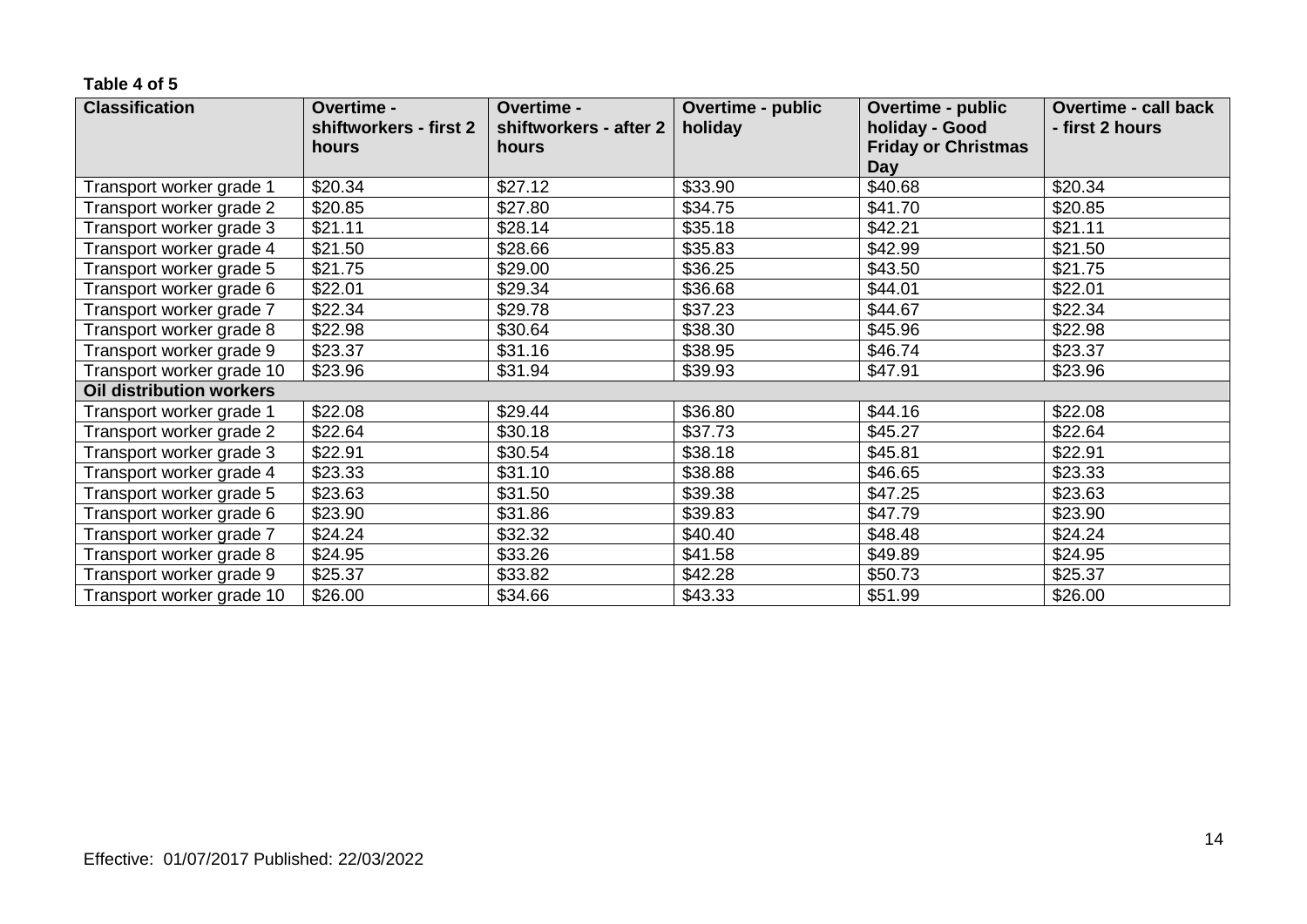#### **Table 5 of 5**

| <b>Classification</b>     | Overtime - call back - after | Less than 10 hour break | Overtime - agreement to                        | Overtime - agreement to                        |
|---------------------------|------------------------------|-------------------------|------------------------------------------------|------------------------------------------------|
|                           | 2 hours                      | after overtime          | work a 3 day roster - rural                    | work a 3 day roster - rural                    |
|                           |                              |                         | oil distribution operations<br>- first 2 hours | oil distribution operations<br>- after 2 hours |
| Transport worker grade 1  | \$27.12                      | \$27.12                 | N/A                                            | N/A                                            |
| Transport worker grade 2  | \$27.80                      | \$27.80                 | N/A                                            | N/A                                            |
| Transport worker grade 3  | \$28.14                      | \$28.14                 | N/A                                            | N/A                                            |
| Transport worker grade 4  | \$28.66                      | \$28.66                 | N/A                                            | N/A                                            |
| Transport worker grade 5  | \$29.00                      | \$29.00                 | N/A                                            | N/A                                            |
| Transport worker grade 6  | \$29.34                      | \$29.34                 | N/A                                            | N/A                                            |
| Transport worker grade 7  | \$29.78                      | \$29.78                 | N/A                                            | N/A                                            |
| Transport worker grade 8  | \$30.64                      | \$30.64                 | N/A                                            | N/A                                            |
| Transport worker grade 9  | \$31.16                      | \$31.16                 | N/A                                            | N/A                                            |
| Transport worker grade 10 | \$31.94                      | \$31.94                 | N/A                                            | N/A                                            |
| Oil distribution workers  |                              |                         |                                                |                                                |
| Transport worker grade 1  | \$29.44                      | \$29.44                 | \$22.08                                        | \$29.44                                        |
| Transport worker grade 2  | \$30.18                      | \$30.18                 | \$22.64                                        | \$30.18                                        |
| Transport worker grade 3  | \$30.54                      | \$30.54                 | \$22.91                                        | \$30.54                                        |
| Transport worker grade 4  | \$31.10                      | \$31.10                 | \$23.33                                        | \$31.10                                        |
| Transport worker grade 5  | \$31.50                      | \$31.50                 | \$23.63                                        | \$31.50                                        |
| Transport worker grade 6  | \$31.86                      | \$31.86                 | \$23.90                                        | \$31.86                                        |
| Transport worker grade 7  | \$32.32                      | \$32.32                 | \$24.24                                        | \$32.32                                        |
| Transport worker grade 8  | \$33.26                      | \$33.26                 | \$24.95                                        | \$33.26                                        |
| Transport worker grade 9  | \$33.82                      | \$33.82                 | \$25.37                                        | \$33.82                                        |
| Transport worker grade 10 | \$34.66                      | \$34.66                 | \$26.00                                        | \$34.66                                        |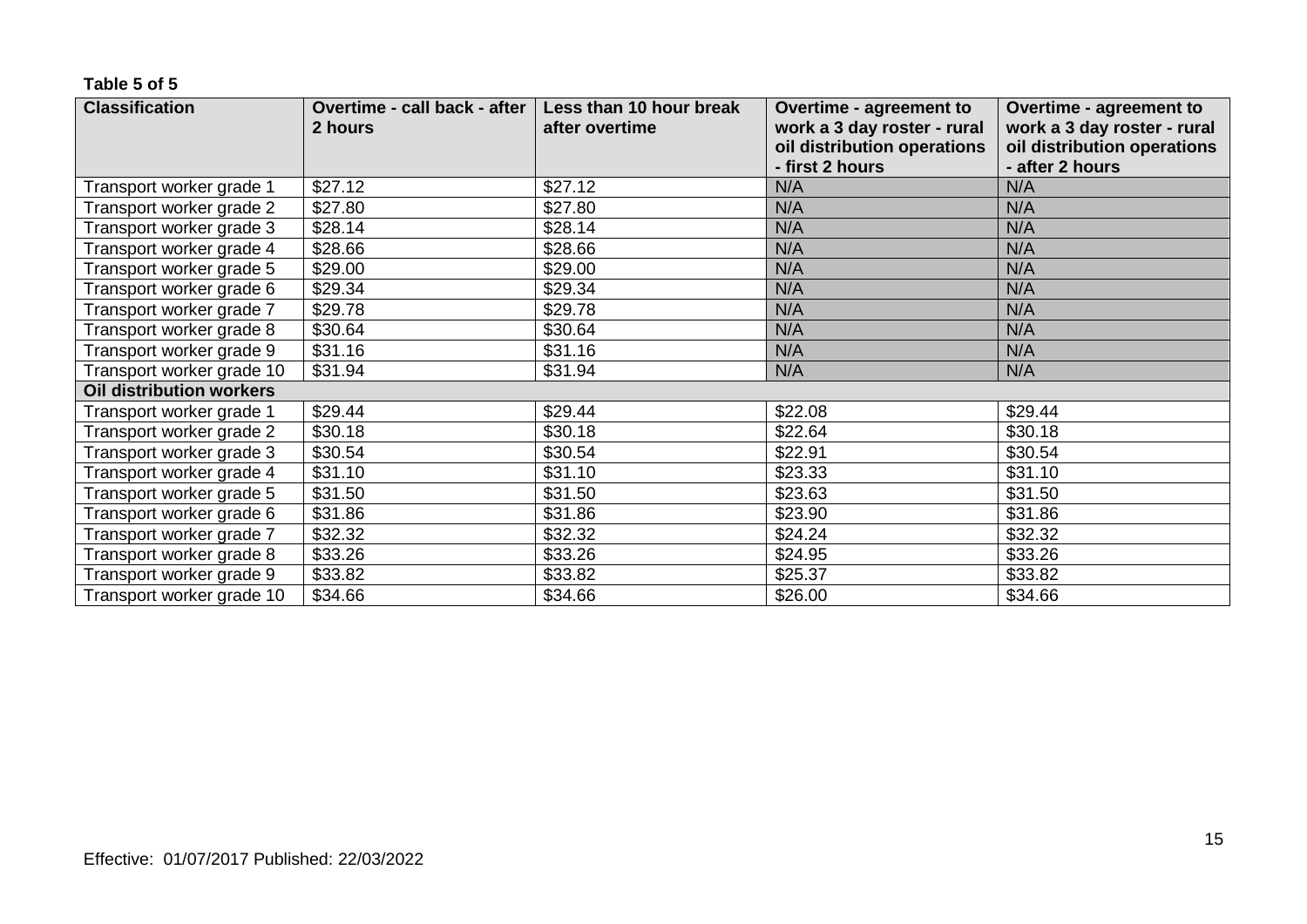# **Junior - Full-time & part-time - 19 years**

Where a junior employee aged 18 years or more is required to drive a motor vehicle and is in sole charge of that vehicle, the employee must be paid the relevant adult rate

#### **Table 1 of 5**

| <b>Classification</b>     | <b>Hourly pay</b><br>rate | <b>Saturday - agreement</b><br>to work ordinary<br>hours - non-oil<br>distribution workers<br>and rural oil<br>distribution workers | <b>Sunday - agreement</b><br>to work ordinary<br>hours | <b>Christmas Day</b><br>- Saturday | <b>Christmas Day</b><br>- Sunday | <b>Public holiday</b> |
|---------------------------|---------------------------|-------------------------------------------------------------------------------------------------------------------------------------|--------------------------------------------------------|------------------------------------|----------------------------------|-----------------------|
| Transport worker grade 1  | \$15.50                   | \$23.25                                                                                                                             | \$31.00                                                | \$31.00                            | \$38.75                          | \$38.75               |
| Transport worker grade 2  | \$15.89                   | \$23.84                                                                                                                             | \$31.78                                                | \$31.78                            | \$39.73                          | \$39.73               |
| Transport worker grade 3  | \$16.08                   | \$24.12                                                                                                                             | \$32.16                                                | \$32.16                            | \$40.20                          | \$40.20               |
| Transport worker grade 4  | \$16.38                   | \$24.57                                                                                                                             | \$32.76                                                | \$32.76                            | \$40.95                          | \$40.95               |
| Transport worker grade 5  | \$16.58                   | \$24.87                                                                                                                             | \$33.16                                                | \$33.16                            | \$41.45                          | \$41.45               |
| Transport worker grade 6  | \$16.77                   | \$25.16                                                                                                                             | \$33.54                                                | \$33.54                            | \$41.93                          | \$41.93               |
| Transport worker grade 7  | \$17.02                   | \$25.53                                                                                                                             | \$34.04                                                | \$34.04                            | \$42.55                          | \$42.55               |
| Transport worker grade 8  | \$17.51                   | \$26.27                                                                                                                             | \$35.02                                                | \$35.02                            | \$43.78                          | \$43.78               |
| Transport worker grade 9  | \$17.80                   | \$26.70                                                                                                                             | \$35.60                                                | \$35.60                            | \$44.50                          | \$44.50               |
| Transport worker grade 10 | \$18.25                   | \$27.38                                                                                                                             | \$36.50                                                | \$36.50                            | \$45.63                          | \$45.63               |
| Oil distribution workers  |                           |                                                                                                                                     |                                                        |                                    |                                  |                       |
| Transport worker grade 1  | \$16.82                   | \$25.23                                                                                                                             | N/A                                                    | \$33.64                            | \$42.05                          | \$42.05               |
| Transport worker grade 2  | \$17.25                   | \$25.88                                                                                                                             | N/A                                                    | \$34.50                            | \$43.13                          | \$43.13               |
| Transport worker grade 3  | \$17.46                   | \$26.19                                                                                                                             | N/A                                                    | \$34.92                            | \$43.65                          | \$43.65               |
| Transport worker grade 4  | \$17.78                   | \$26.67                                                                                                                             | N/A                                                    | \$35.56                            | \$44.45                          | \$44.45               |
| Transport worker grade 5  | \$18.00                   | \$27.00                                                                                                                             | N/A                                                    | \$36.00                            | \$45.00                          | \$45.00               |
| Transport worker grade 6  | \$18.21                   | \$27.32                                                                                                                             | N/A                                                    | \$36.42                            | \$45.53                          | \$45.53               |
| Transport worker grade 7  | \$18.47                   | \$27.71                                                                                                                             | N/A                                                    | \$36.94                            | \$46.18                          | \$46.18               |
| Transport worker grade 8  | \$19.01                   | \$28.52                                                                                                                             | N/A                                                    | \$38.02                            | \$47.53                          | \$47.53               |
| Transport worker grade 9  | \$19.33                   | \$29.00                                                                                                                             | N/A                                                    | \$38.66                            | \$48.33                          | \$48.33               |
| Transport worker grade 10 | \$19.81                   | \$29.72                                                                                                                             | N/A                                                    | \$39.62                            | \$49.53                          | \$49.53               |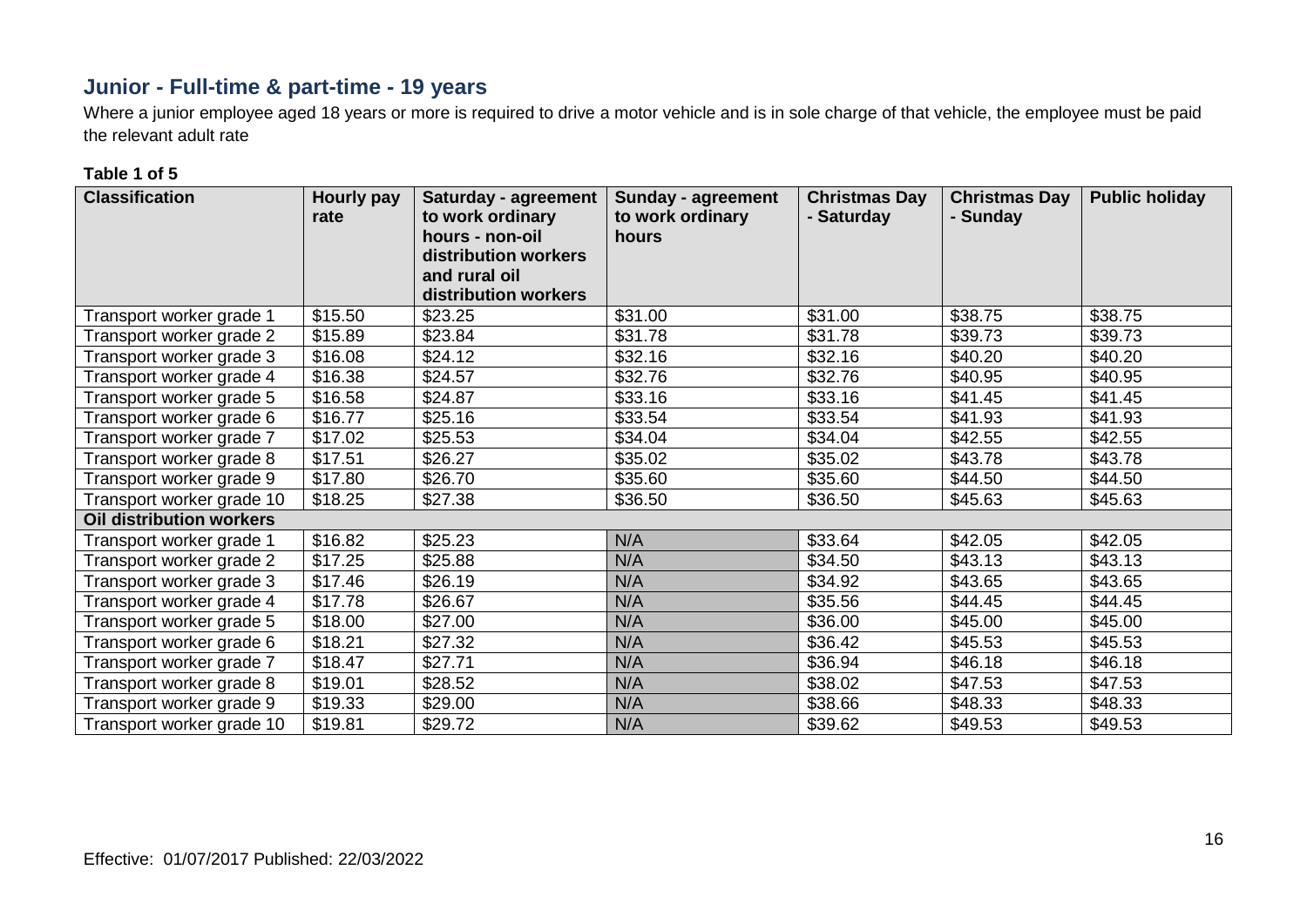#### **Table 2 of 5**

| <b>Classification</b>           | <b>Public holiday -</b><br><b>Good Friday or</b><br><b>Christmas Day</b> | Early work - Monday to<br>Friday - ordinary hours<br>between 12.01am and<br>6am - newspaper, meat and | <b>Working</b><br>through a<br>meal break | Afternoon shift | <b>Night shift</b> | Saturday -<br>shiftworker |
|---------------------------------|--------------------------------------------------------------------------|-------------------------------------------------------------------------------------------------------|-------------------------------------------|-----------------|--------------------|---------------------------|
|                                 |                                                                          | live poultry deliveries, or                                                                           |                                           |                 |                    |                           |
|                                 |                                                                          | driver employed at a fish,<br>fruit or vegetable store                                                |                                           |                 |                    |                           |
| Transport worker grade 1        | \$46.50                                                                  | \$20.15                                                                                               | \$31.00                                   | \$18.21         | \$20.15            | \$23.25                   |
| Transport worker grade 2        | \$47.67                                                                  | \$20.66                                                                                               | \$31.78                                   | \$18.67         | \$20.66            | \$23.84                   |
| Transport worker grade 3        | \$48.24                                                                  | \$20.90                                                                                               | \$32.16                                   | \$18.89         | \$20.90            | \$24.12                   |
| Transport worker grade 4        | \$49.14                                                                  | \$21.29                                                                                               | \$32.76                                   | \$19.25         | \$21.29            | \$24.57                   |
| Transport worker grade 5        | \$49.74                                                                  | \$21.55                                                                                               | \$33.16                                   | \$19.48         | \$21.55            | \$24.87                   |
| Transport worker grade 6        | \$50.31                                                                  | \$21.80                                                                                               | \$33.54                                   | \$19.70         | \$21.80            | \$25.16                   |
| Transport worker grade 7        | \$51.06                                                                  | \$22.13                                                                                               | \$34.04                                   | \$20.00         | \$22.13            | \$25.53                   |
| Transport worker grade 8        | \$52.53                                                                  | \$22.76                                                                                               | \$35.02                                   | \$20.57         | \$22.76            | \$26.27                   |
| Transport worker grade 9        | \$53.40                                                                  | \$23.14                                                                                               | \$35.60                                   | \$20.92         | \$23.14            | \$26.70                   |
| Transport worker grade 10       | \$54.75                                                                  | \$23.73                                                                                               | \$36.50                                   | \$21.44         | \$23.73            | \$27.38                   |
| <b>Oil distribution workers</b> |                                                                          |                                                                                                       |                                           |                 |                    |                           |
| Transport worker grade 1        | \$50.46                                                                  | N/A                                                                                                   | \$33.64                                   | \$19.76         | \$21.87            | \$25.23                   |
| Transport worker grade 2        | \$51.75                                                                  | N/A                                                                                                   | \$34.50                                   | \$20.27         | \$22.43            | \$25.88                   |
| Transport worker grade 3        | \$52.38                                                                  | N/A                                                                                                   | \$34.92                                   | \$20.52         | \$22.70            | \$26.19                   |
| Transport worker grade 4        | \$53.34                                                                  | N/A                                                                                                   | \$35.56                                   | \$20.89         | \$23.11            | \$26.67                   |
| Transport worker grade 5        | \$54.00                                                                  | N/A                                                                                                   | \$36.00                                   | \$21.15         | \$23.40            | \$27.00                   |
| Transport worker grade 6        | \$54.63                                                                  | N/A                                                                                                   | \$36.42                                   | \$21.40         | \$23.67            | \$27.32                   |
| Transport worker grade 7        | \$55.41                                                                  | N/A                                                                                                   | \$36.94                                   | \$21.70         | \$24.01            | \$27.71                   |
| Transport worker grade 8        | \$57.03                                                                  | N/A                                                                                                   | \$38.02                                   | \$22.34         | \$24.71            | \$28.52                   |
| Transport worker grade 9        | \$57.99                                                                  | N/A                                                                                                   | \$38.66                                   | \$22.71         | \$25.13            | \$29.00                   |
| Transport worker grade 10       | \$59.43                                                                  | N/A                                                                                                   | \$39.62                                   | \$23.28         | \$25.75            | \$29.72                   |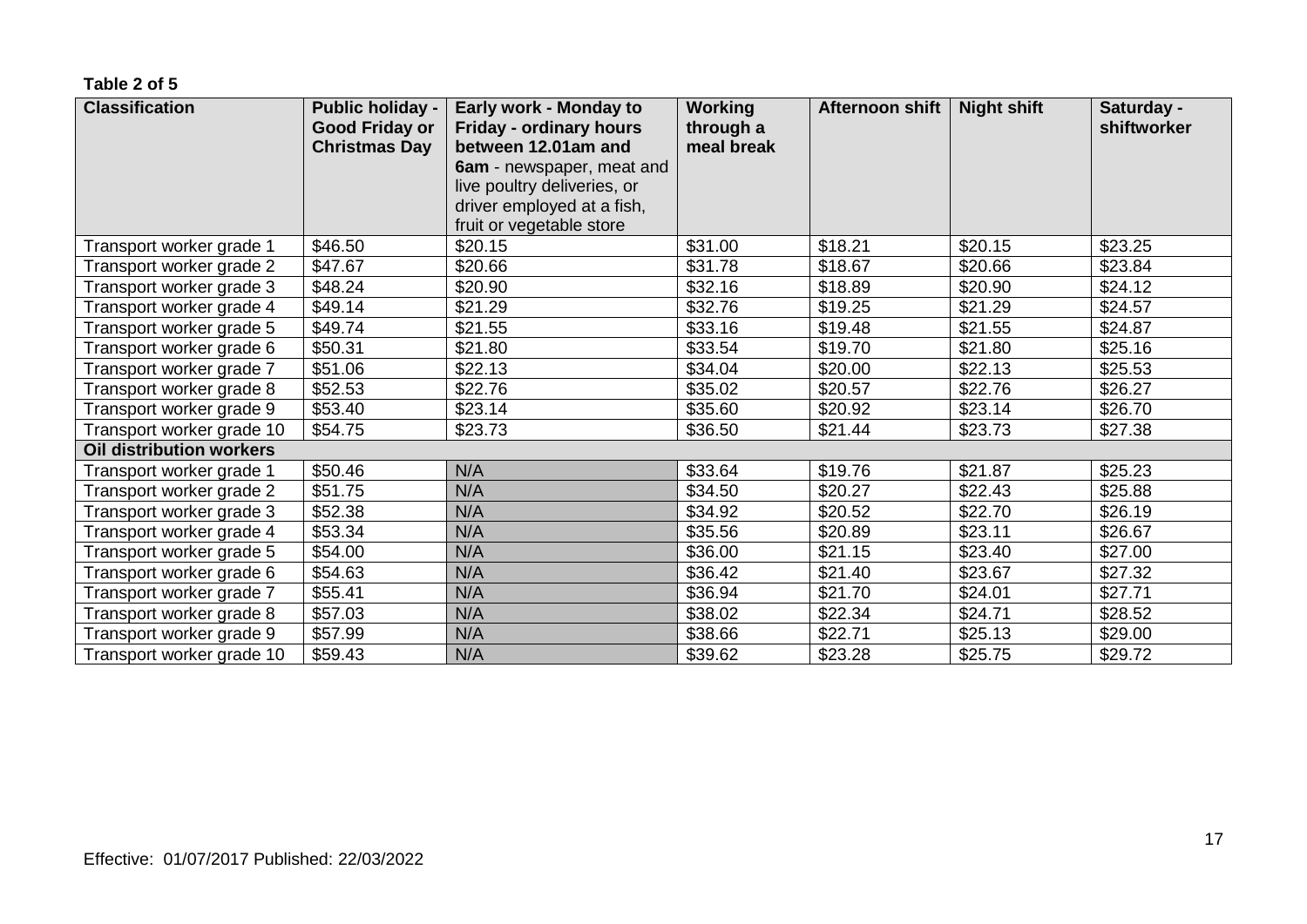#### **Table 3 of 5**

| <b>Classification</b>     | Sunday -<br>shiftworker | <b>Public holiday -</b><br>shiftworker | Afternoon or<br>Afternoon or<br>night shift - less<br>night shift - less<br>than 5<br>than 5<br>successive<br>successive<br>shifts - first 3<br>shifts - after 3 |         | <b>Overtime - first</b><br>2 hours | <b>Overtime - after</b><br>2 hours |
|---------------------------|-------------------------|----------------------------------------|------------------------------------------------------------------------------------------------------------------------------------------------------------------|---------|------------------------------------|------------------------------------|
|                           |                         |                                        | hours                                                                                                                                                            | hours   |                                    |                                    |
| Transport worker grade 1  | \$31.00                 | \$38.75                                | \$23.25                                                                                                                                                          | \$31.00 | \$23.25                            | \$31.00                            |
| Transport worker grade 2  | \$31.78                 | \$39.73                                | \$23.84                                                                                                                                                          | \$31.78 | \$23.84                            | \$31.78                            |
| Transport worker grade 3  | \$32.16                 | \$40.20                                | \$24.12                                                                                                                                                          | \$32.16 | \$24.12                            | \$32.16                            |
| Transport worker grade 4  | \$32.76                 | \$40.95                                | \$24.57                                                                                                                                                          | \$32.76 | \$24.57                            | \$32.76                            |
| Transport worker grade 5  | \$33.16                 | \$41.45                                | \$24.87                                                                                                                                                          | \$33.16 | \$24.87                            | \$33.16                            |
| Transport worker grade 6  | \$33.54                 | \$41.93                                | \$25.16                                                                                                                                                          | \$33.54 | \$25.16                            | \$33.54                            |
| Transport worker grade 7  | \$34.04                 | \$42.55                                | \$25.53                                                                                                                                                          | \$34.04 | \$25.53                            | \$34.04                            |
| Transport worker grade 8  | \$35.02                 | \$43.78                                | \$26.27                                                                                                                                                          | \$35.02 | \$26.27                            | \$35.02                            |
| Transport worker grade 9  | \$35.60                 | \$44.50                                | \$26.70                                                                                                                                                          | \$35.60 | \$26.70                            | \$35.60                            |
| Transport worker grade 10 | \$36.50                 | \$45.63                                | \$27.38                                                                                                                                                          | \$36.50 | \$27.38                            | \$36.50                            |
| Oil distribution workers  |                         |                                        |                                                                                                                                                                  |         |                                    |                                    |
| Transport worker grade 1  | \$33.64                 | \$42.05                                | \$25.23                                                                                                                                                          | \$33.64 | \$25.23                            | \$33.64                            |
| Transport worker grade 2  | \$34.50                 | \$43.13                                | \$25.88                                                                                                                                                          | \$34.50 | \$25.88                            | \$34.50                            |
| Transport worker grade 3  | \$34.92                 | \$43.65                                | \$26.19                                                                                                                                                          | \$34.92 | \$26.19                            | \$34.92                            |
| Transport worker grade 4  | \$35.56                 | \$44.45                                | \$26.67                                                                                                                                                          | \$35.56 | \$26.67                            | \$35.56                            |
| Transport worker grade 5  | \$36.00                 | \$45.00                                | \$27.00                                                                                                                                                          | \$36.00 | \$27.00                            | \$36.00                            |
| Transport worker grade 6  | \$36.42                 | \$45.53                                | \$27.32                                                                                                                                                          | \$36.42 | \$27.32                            | \$36.42                            |
| Transport worker grade 7  | \$36.94                 | \$46.18                                | \$27.71                                                                                                                                                          | \$36.94 | \$27.71                            | \$36.94                            |
| Transport worker grade 8  | \$38.02                 | \$47.53                                | \$28.52                                                                                                                                                          | \$38.02 | \$28.52                            | \$38.02                            |
| Transport worker grade 9  | \$38.66                 | \$48.33                                | \$29.00                                                                                                                                                          | \$38.66 | \$29.00                            | \$38.66                            |
| Transport worker grade 10 | \$39.62                 | \$49.53                                | \$29.72                                                                                                                                                          | \$39.62 | \$29.72                            | \$39.62                            |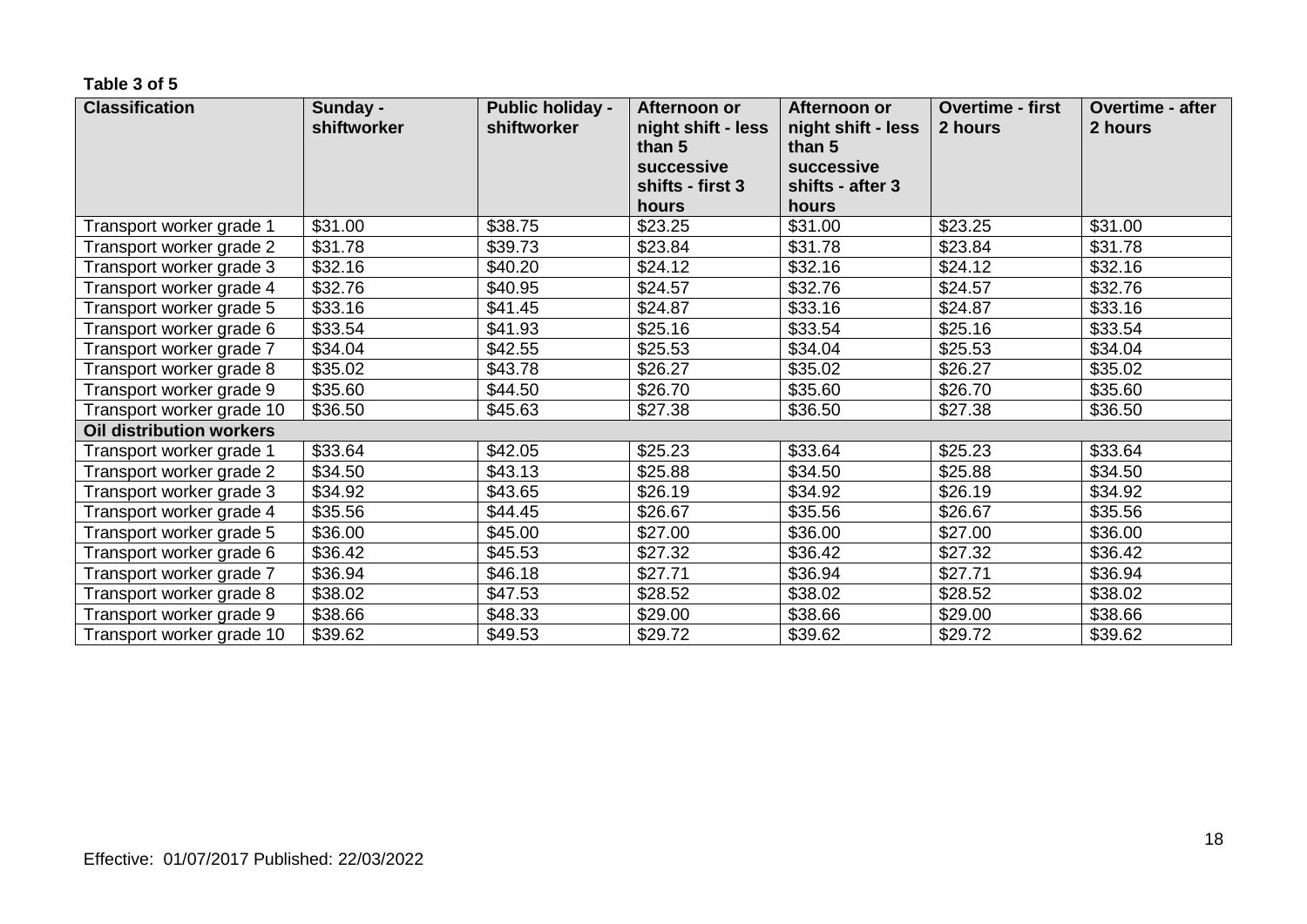#### **Table 4 of 5**

| <b>Classification</b>     | Overtime -<br>shiftworkers - first 2 | Overtime -<br>shiftworkers - after 2 | Overtime - public<br>holiday | Overtime - public<br>holiday - Good | <b>Overtime - call back</b><br>- first 2 hours |
|---------------------------|--------------------------------------|--------------------------------------|------------------------------|-------------------------------------|------------------------------------------------|
|                           | hours                                | hours                                |                              | <b>Friday or Christmas</b><br>Day   |                                                |
| Transport worker grade 1  | \$23.25                              | \$31.00                              | \$38.75                      | \$46.50                             | \$23.25                                        |
| Transport worker grade 2  | \$23.84                              | \$31.78                              | \$39.73                      | \$47.67                             | \$23.84                                        |
| Transport worker grade 3  | \$24.12                              | \$32.16                              | \$40.20                      | \$48.24                             | \$24.12                                        |
| Transport worker grade 4  | \$24.57                              | \$32.76                              | \$40.95                      | \$49.14                             | \$24.57                                        |
| Transport worker grade 5  | \$24.87                              | \$33.16                              | \$41.45                      | \$49.74                             | \$24.87                                        |
| Transport worker grade 6  | \$25.16                              | \$33.54                              | \$41.93                      | \$50.31                             | \$25.16                                        |
| Transport worker grade 7  | \$25.53                              | \$34.04                              | \$42.55                      | \$51.06                             | \$25.53                                        |
| Transport worker grade 8  | \$26.27                              | \$35.02                              | \$43.78                      | \$52.53                             | \$26.27                                        |
| Transport worker grade 9  | \$26.70                              | \$35.60                              | \$44.50                      | \$53.40                             | \$26.70                                        |
| Transport worker grade 10 | \$27.38                              | \$36.50                              | \$45.63                      | \$54.75                             | \$27.38                                        |
| Oil distribution workers  |                                      |                                      |                              |                                     |                                                |
| Transport worker grade 1  | \$25.23                              | \$33.64                              | \$42.05                      | \$50.46                             | \$25.23                                        |
| Transport worker grade 2  | \$25.88                              | \$34.50                              | \$43.13                      | \$51.75                             | \$25.88                                        |
| Transport worker grade 3  | \$26.19                              | \$34.92                              | \$43.65                      | \$52.38                             | \$26.19                                        |
| Transport worker grade 4  | \$26.67                              | \$35.56                              | \$44.45                      | \$53.34                             | \$26.67                                        |
| Transport worker grade 5  | \$27.00                              | \$36.00                              | \$45.00                      | \$54.00                             | \$27.00                                        |
| Transport worker grade 6  | \$27.32                              | \$36.42                              | \$45.53                      | \$54.63                             | \$27.32                                        |
| Transport worker grade 7  | \$27.71                              | \$36.94                              | \$46.18                      | \$55.41                             | \$27.71                                        |
| Transport worker grade 8  | \$28.52                              | \$38.02                              | \$47.53                      | \$57.03                             | \$28.52                                        |
| Transport worker grade 9  | \$29.00                              | \$38.66                              | \$48.33                      | \$57.99                             | \$29.00                                        |
| Transport worker grade 10 | \$29.72                              | \$39.62                              | \$49.53                      | \$59.43                             | \$29.72                                        |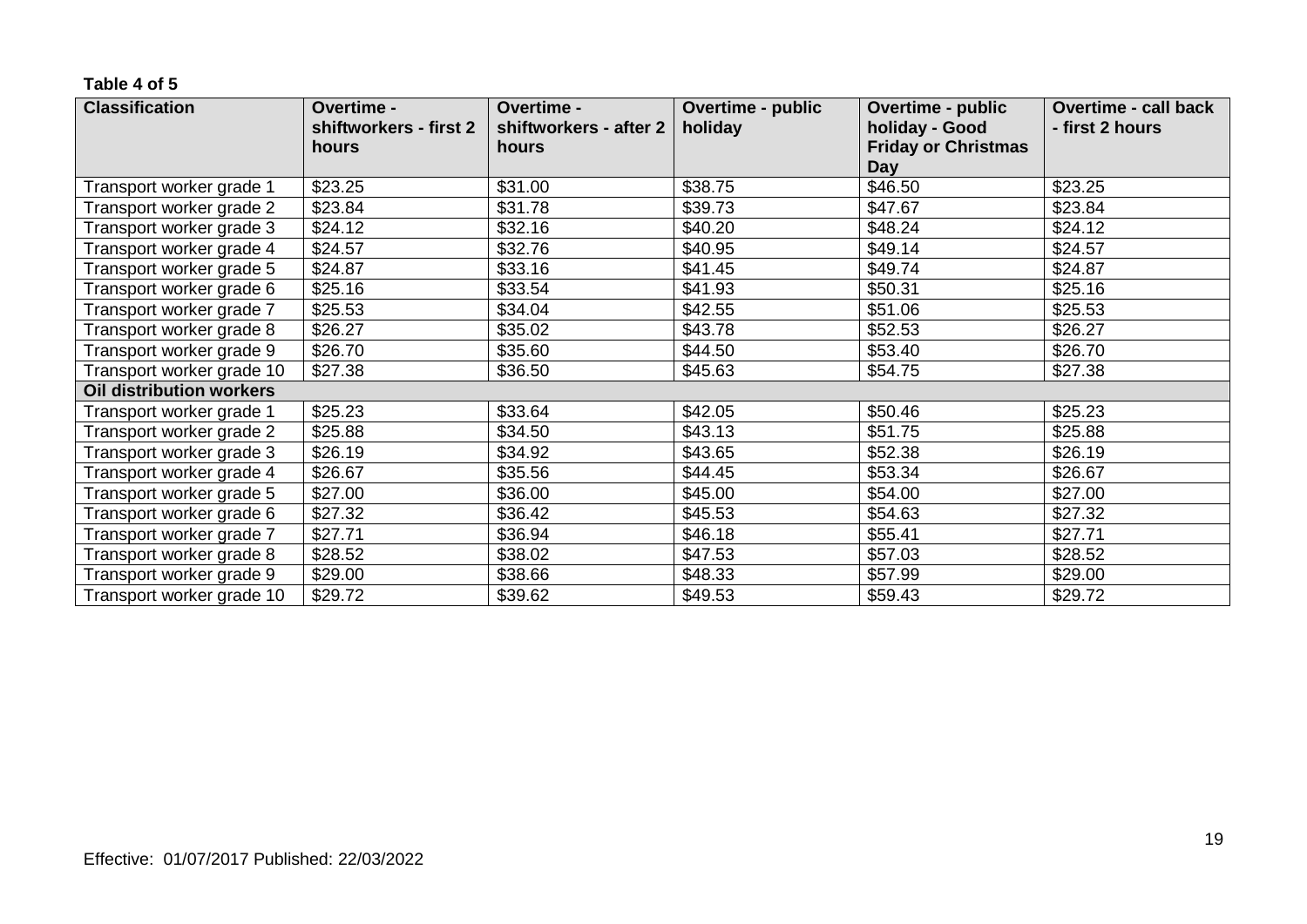#### **Table 5 of 5**

| <b>Classification</b>           | Overtime - call back - after | Less than 10 hour break | Overtime - agreement to     | <b>Overtime - agreement to</b> |
|---------------------------------|------------------------------|-------------------------|-----------------------------|--------------------------------|
|                                 | 2 hours                      | after overtime          | work a 3 day roster - rural | work a 3 day roster - rural    |
|                                 |                              |                         | oil distribution operations | oil distribution operations    |
|                                 |                              |                         | - first 2 hours             | - after 2 hours                |
| Transport worker grade 1        | \$31.00                      | \$31.00                 | N/A                         | N/A                            |
| Transport worker grade 2        | \$31.78                      | \$31.78                 | N/A                         | N/A                            |
| Transport worker grade 3        | \$32.16                      | \$32.16                 | N/A                         | N/A                            |
| Transport worker grade 4        | \$32.76                      | \$32.76                 | N/A                         | N/A                            |
| Transport worker grade 5        | \$33.16                      | \$33.16                 | N/A                         | N/A                            |
| Transport worker grade 6        | \$33.54                      | \$33.54                 | N/A                         | N/A                            |
| Transport worker grade 7        | \$34.04                      | \$34.04                 | N/A                         | N/A                            |
| Transport worker grade 8        | \$35.02                      | \$35.02                 | N/A                         | N/A                            |
| Transport worker grade 9        | \$35.60                      | \$35.60                 | N/A                         | N/A                            |
| Transport worker grade 10       | \$36.50                      | \$36.50                 | N/A                         | N/A                            |
| <b>Oil distribution workers</b> |                              |                         |                             |                                |
| Transport worker grade 1        | \$33.64                      | \$33.64                 | \$25.23                     | \$33.64                        |
| Transport worker grade 2        | \$34.50                      | \$34.50                 | \$25.88                     | \$34.50                        |
| Transport worker grade 3        | \$34.92                      | \$34.92                 | \$26.19                     | \$34.92                        |
| Transport worker grade 4        | \$35.56                      | \$35.56                 | \$26.67                     | \$35.56                        |
| Transport worker grade 5        | \$36.00                      | \$36.00                 | \$27.00                     | \$36.00                        |
| Transport worker grade 6        | \$36.42                      | \$36.42                 | \$27.32                     | \$36.42                        |
| Transport worker grade 7        | \$36.94                      | \$36.94                 | \$27.71                     | \$36.94                        |
| Transport worker grade 8        | \$38.02                      | \$38.02                 | \$28.52                     | \$38.02                        |
| Transport worker grade 9        | \$38.66                      | \$38.66                 | \$29.00                     | \$38.66                        |
| Transport worker grade 10       | \$39.62                      | \$39.62                 | \$29.72                     | \$39.62                        |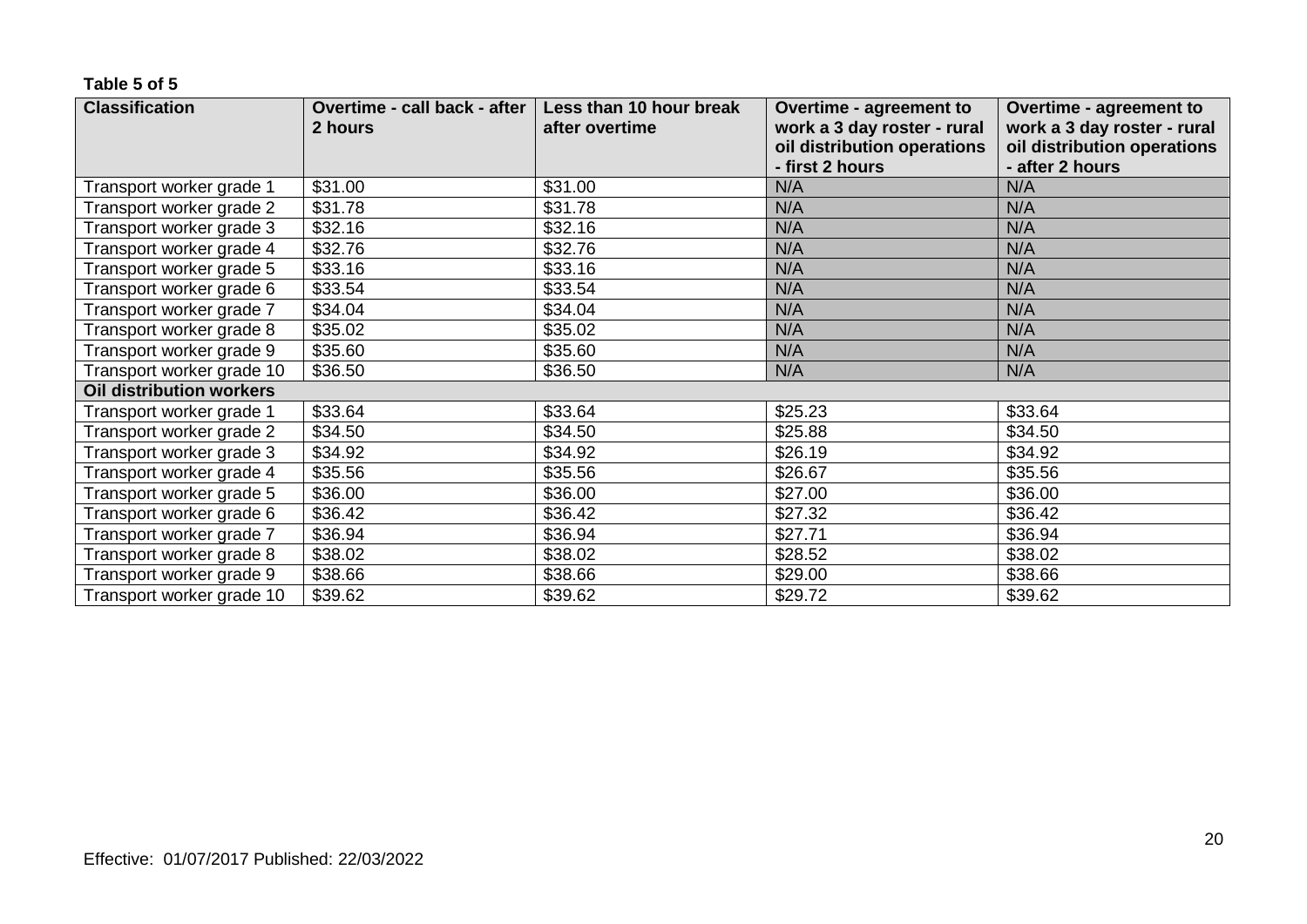# **Junior - Casual - 18 years and under**

Where a junior employee aged 18 years or more is required to drive a motor vehicle and is in sole charge of that vehicle, the employee must be paid the relevant adult rate

#### **Table 1 of 4**

| <b>Classification</b>           | Hourly pay<br>rate | Saturday -<br>agreement to<br>work ordinary<br>hours - non-oil<br>distribution<br>workers and rural<br>oil distribution<br>workers | <b>Sunday - agreement</b><br>to work ordinary<br>hours | <b>Public</b><br>holidays | <b>Public holiday -</b><br><b>Good Friday or</b><br><b>Christmas Day</b> | Early work - Monday to<br><b>Friday - ordinary hours</b><br>between 12.01am and<br>6am - newspaper, meat<br>and live poultry deliveries,<br>or driver employed at a<br>fish, fruit or vegetable store |
|---------------------------------|--------------------|------------------------------------------------------------------------------------------------------------------------------------|--------------------------------------------------------|---------------------------|--------------------------------------------------------------------------|-------------------------------------------------------------------------------------------------------------------------------------------------------------------------------------------------------|
| Transport worker grade 1        | \$16.95            | \$23.73                                                                                                                            | \$30.51                                                | \$37.29                   | \$44.07                                                                  | \$21.02                                                                                                                                                                                               |
| Transport worker grade 2        | \$17.38            | \$24.33                                                                                                                            | \$31.28                                                | \$38.23                   | \$45.18                                                                  | \$21.55                                                                                                                                                                                               |
| Transport worker grade 3        | \$17.59            | \$24.62                                                                                                                            | \$31.66                                                | \$38.69                   | \$45.73                                                                  | \$21.81                                                                                                                                                                                               |
| Transport worker grade 4        | \$17.91            | \$25.08                                                                                                                            | \$32.24                                                | \$39.41                   | \$46.57                                                                  | \$22.21                                                                                                                                                                                               |
| Transport worker grade 5        | \$18.13            | \$25.38                                                                                                                            | \$32.63                                                | \$39.88                   | \$47.13                                                                  | \$22.48                                                                                                                                                                                               |
| Transport worker grade 6        | \$18.34            | \$25.67                                                                                                                            | \$33.01                                                | \$40.34                   | \$47.68                                                                  | \$22.74                                                                                                                                                                                               |
| Transport worker grade 7        | \$18.61            | \$26.06                                                                                                                            | \$33.50                                                | \$40.95                   | \$48.39                                                                  | \$23.08                                                                                                                                                                                               |
| Transport worker grade 8        | \$19.15            | \$26.81                                                                                                                            | \$34.47                                                | \$42.13                   | \$49.79                                                                  | \$23.75                                                                                                                                                                                               |
| Transport worker grade 9        | \$19.48            | \$27.27                                                                                                                            | \$35.06                                                | \$42.85                   | \$50.64                                                                  | \$24.15                                                                                                                                                                                               |
| Transport worker grade 10       | \$19.96            | \$27.95                                                                                                                            | \$35.93                                                | \$43.92                   | \$51.90                                                                  | \$24.75                                                                                                                                                                                               |
| <b>Oil distribution workers</b> |                    |                                                                                                                                    |                                                        |                           |                                                                          |                                                                                                                                                                                                       |
| Transport worker grade 1        | \$18.40            | \$25.76                                                                                                                            | N/A                                                    | \$40.48                   | \$47.84                                                                  | N/A                                                                                                                                                                                                   |
| Transport worker grade 2        | \$18.86            | \$26.41                                                                                                                            | N/A                                                    | \$41.50                   | \$49.04                                                                  | N/A                                                                                                                                                                                                   |
| Transport worker grade 3        | \$19.09            | \$26.72                                                                                                                            | N/A                                                    | \$41.99                   | \$49.63                                                                  | N/A                                                                                                                                                                                                   |
| Transport worker grade 4        | \$19.44            | \$27.21                                                                                                                            | N/A                                                    | \$42.76                   | \$50.54                                                                  | N/A                                                                                                                                                                                                   |
| Transport worker grade 5        | \$19.69            | \$27.56                                                                                                                            | N/A                                                    | \$43.31                   | \$51.19                                                                  | N/A                                                                                                                                                                                                   |
| Transport worker grade 6        | \$19.91            | \$27.88                                                                                                                            | N/A                                                    | \$43.81                   | \$51.77                                                                  | N/A                                                                                                                                                                                                   |
| Transport worker grade 7        | \$20.20            | \$28.28                                                                                                                            | N/A                                                    | \$44.44                   | \$52.52                                                                  | N/A                                                                                                                                                                                                   |
| Transport worker grade 8        | \$20.79            | \$29.10                                                                                                                            | N/A                                                    | \$45.73                   | \$54.05                                                                  | N/A                                                                                                                                                                                                   |
| Transport worker grade 9        | \$21.14            | \$29.59                                                                                                                            | N/A                                                    | \$46.50                   | \$54.96                                                                  | N/A                                                                                                                                                                                                   |
| Transport worker grade 10       | \$21.66            | \$30.33                                                                                                                            | N/A                                                    | \$47.66                   | \$56.32                                                                  | N/A                                                                                                                                                                                                   |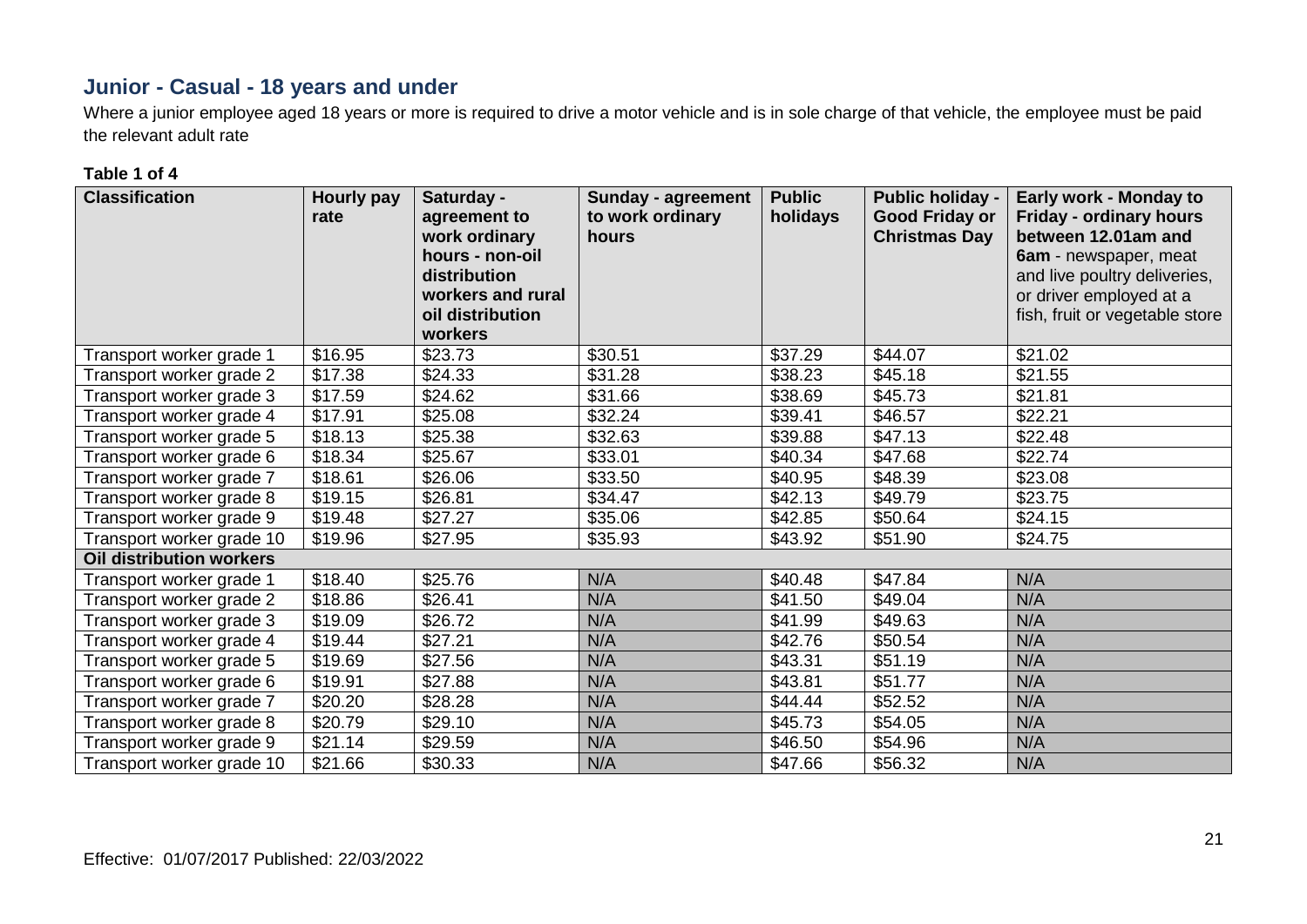#### **Table 2 of 4**

| <b>Classification</b>           | Working through a | Afternoon shift | <b>Night shift</b> | Saturday -  | Sunday -    | <b>Public holiday -</b> |
|---------------------------------|-------------------|-----------------|--------------------|-------------|-------------|-------------------------|
|                                 | meal break        |                 |                    | shiftworker | shiftworker | shiftworker             |
| Transport worker grade 1        | \$30.51           | \$19.32         | \$21.02            | \$23.73     | \$30.51     | \$37.29                 |
| Transport worker grade 2        | \$31.28           | \$19.81         | \$21.55            | \$24.33     | \$31.28     | \$38.23                 |
| Transport worker grade 3        | \$31.66           | \$20.05         | \$21.81            | \$24.62     | \$31.66     | \$38.69                 |
| Transport worker grade 4        | \$32.24           | \$20.42         | \$22.21            | \$25.08     | \$32.24     | \$39.41                 |
| Transport worker grade 5        | \$32.63           | \$20.66         | \$22.48            | \$25.38     | \$32.63     | \$39.88                 |
| Transport worker grade 6        | \$33.01           | \$20.90         | \$22.74            | \$25.67     | \$33.01     | \$40.34                 |
| Transport worker grade 7        | \$33.50           | \$21.22         | \$23.08            | \$26.06     | \$33.50     | \$40.95                 |
| Transport worker grade 8        | \$34.47           | \$21.83         | \$23.75            | \$26.81     | \$34.47     | \$42.13                 |
| Transport worker grade 9        | \$35.06           | \$22.20         | \$24.15            | \$27.27     | \$35.06     | \$42.85                 |
| Transport worker grade 10       | \$35.93           | \$22.76         | \$24.75            | \$27.95     | \$35.93     | \$43.92                 |
| <b>Oil distribution workers</b> |                   |                 |                    |             |             |                         |
| Transport worker grade 1        | \$33.12           | \$20.98         | \$22.82            | \$25.76     | \$33.12     | \$40.48                 |
| Transport worker grade 2        | \$33.95           | \$21.50         | \$23.39            | \$26.41     | \$33.95     | \$41.50                 |
| Transport worker grade 3        | \$34.36           | \$21.76         | \$23.67            | \$26.72     | \$34.36     | \$41.99                 |
| Transport worker grade 4        | \$34.99           | \$22.16         | \$24.10            | \$27.21     | \$34.99     | \$42.76                 |
| Transport worker grade 5        | \$35.44           | \$22.44         | \$24.41            | \$27.56     | \$35.44     | \$43.31                 |
| Transport worker grade 6        | \$35.84           | \$22.70         | \$24.69            | \$27.88     | \$35.84     | \$43.81                 |
| Transport worker grade 7        | \$36.36           | \$23.03         | \$25.05            | \$28.28     | \$36.36     | \$44.44                 |
| Transport worker grade 8        | \$37.42           | \$23.70         | \$25.78            | \$29.10     | \$37.42     | \$45.73                 |
| Transport worker grade 9        | \$38.05           | \$24.10         | \$26.21            | \$29.59     | \$38.05     | \$46.50                 |
| Transport worker grade 10       | \$38.99           | \$24.70         | \$26.86            | \$30.33     | \$38.99     | \$47.66                 |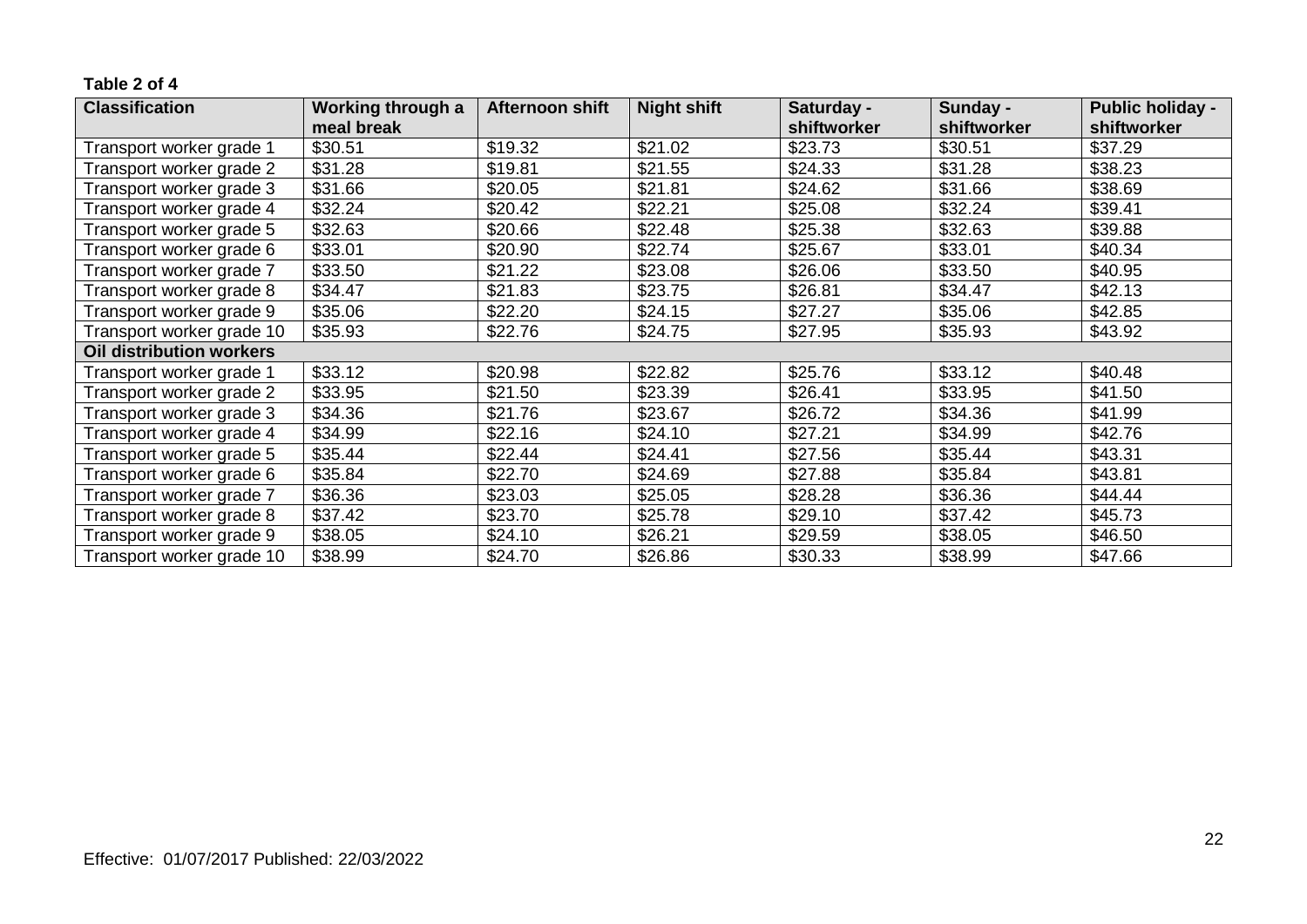#### **Table 3 of 4**

| <b>Classification</b>           | Afternoon or night  | Afternoon or night  | <b>Overtime - first 2</b> | <b>Overtime - after 2</b> | Overtime -             |
|---------------------------------|---------------------|---------------------|---------------------------|---------------------------|------------------------|
|                                 | shift - less than 5 | shift - less than 5 | hours                     | hours                     | shiftworkers - first 2 |
|                                 | successive shifts - | successive shifts - |                           |                           | hours                  |
|                                 | first 3 hours       | after 3 hours       |                           |                           |                        |
| Transport worker grade 1        | \$23.73             | \$30.51             | \$21.70                   | \$28.48                   | \$21.70                |
| Transport worker grade 2        | \$24.33             | \$31.28             | \$22.24                   | \$29.19                   | \$22.24                |
| Transport worker grade 3        | \$24.62             | \$31.66             | \$22.51                   | \$29.55                   | \$22.51                |
| Transport worker grade 4        | \$25.08             | \$32.24             | \$22.93                   | \$30.09                   | \$22.93                |
| Transport worker grade 5        | \$25.38             | \$32.63             | \$23.20                   | \$30.45                   | \$23.20                |
| Transport worker grade 6        | \$25.67             | \$33.01             | \$23.47                   | \$30.81                   | \$23.47                |
| Transport worker grade 7        | \$26.06             | \$33.50             | \$23.82                   | \$31.27                   | \$23.82                |
| Transport worker grade 8        | \$26.81             | \$34.47             | \$24.51                   | \$32.17                   | \$24.51                |
| Transport worker grade 9        | \$27.27             | \$35.06             | \$24.93                   | \$32.72                   | \$24.93                |
| Transport worker grade 10       | \$27.95             | \$35.93             | \$25.55                   | \$33.54                   | \$25.55                |
| <b>Oil distribution workers</b> |                     |                     |                           |                           |                        |
| Transport worker grade 1        | \$25.76             | \$33.12             | \$23.55                   | \$30.91                   | \$23.55                |
| Transport worker grade 2        | \$26.41             | \$33.95             | \$24.14                   | \$31.69                   | \$24.14                |
| Transport worker grade 3        | \$26.72             | \$34.36             | \$24.43                   | \$32.07                   | \$24.43                |
| Transport worker grade 4        | \$27.21             | \$34.99             | \$24.88                   | \$32.66                   | \$24.88                |
| Transport worker grade 5        | \$27.56             | \$35.44             | \$25.20                   | \$33.08                   | \$25.20                |
| Transport worker grade 6        | \$27.88             | \$35.84             | \$25.49                   | \$33.45                   | \$25.49                |
| Transport worker grade 7        | \$28.28             | \$36.36             | \$25.86                   | \$33.94                   | \$25.86                |
| Transport worker grade 8        | \$29.10             | \$37.42             | \$26.61                   | \$34.92                   | \$26.61                |
| Transport worker grade 9        | \$29.59             | \$38.05             | \$27.06                   | \$35.51                   | \$27.06                |
| Transport worker grade 10       | \$30.33             | \$38.99             | \$27.73                   | \$36.39                   | \$27.73                |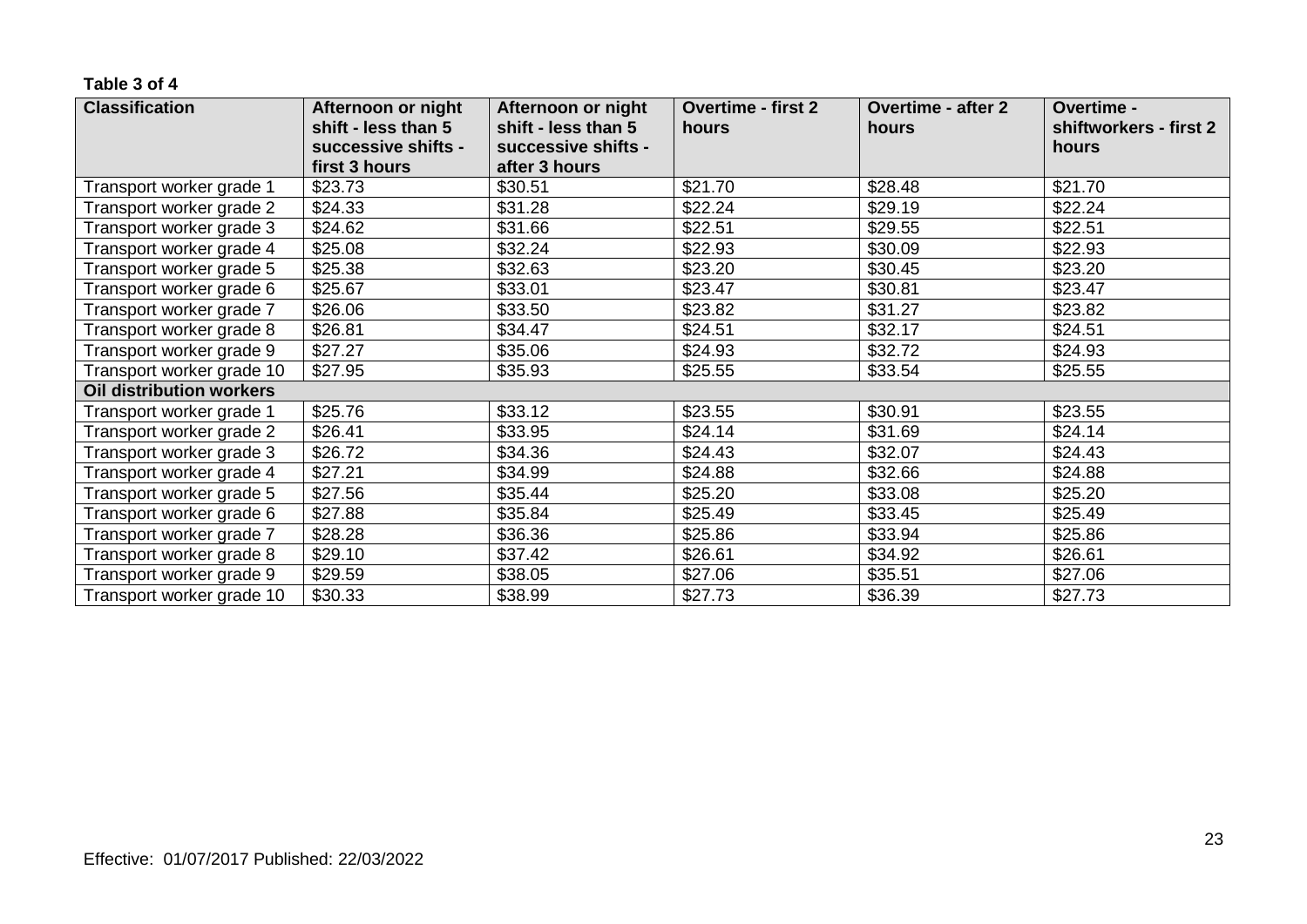#### **Table 4 of 4**

| <b>Classification</b>           | <b>Overtime -</b><br>shiftworkers - after 2<br>hours | <b>Overtime - call back</b><br>- first 2 hours | <b>Overtime - call back</b><br>- after 2 hours | Overtime -<br>agreement to work a<br>3 day roster - rural<br>oil distribution<br>operations - first 2<br>hours | Overtime -<br>agreement to work a<br>3 day roster - rural<br>oil distribution<br>operations - after 2<br>hours |
|---------------------------------|------------------------------------------------------|------------------------------------------------|------------------------------------------------|----------------------------------------------------------------------------------------------------------------|----------------------------------------------------------------------------------------------------------------|
| Transport worker grade 1        | \$28.48                                              | \$21.70                                        | \$28.48                                        | N/A                                                                                                            | N/A                                                                                                            |
| Transport worker grade 2        | \$29.19                                              | \$22.24                                        | \$29.19                                        | N/A                                                                                                            | N/A                                                                                                            |
| Transport worker grade 3        | \$29.55                                              | \$22.51                                        | \$29.55                                        | N/A                                                                                                            | N/A                                                                                                            |
| Transport worker grade 4        | \$30.09                                              | \$22.93                                        | \$30.09                                        | N/A                                                                                                            | N/A                                                                                                            |
| Transport worker grade 5        | \$30.45                                              | \$23.20                                        | \$30.45                                        | N/A                                                                                                            | N/A                                                                                                            |
| Transport worker grade 6        | \$30.81                                              | \$23.47                                        | \$30.81                                        | N/A                                                                                                            | N/A                                                                                                            |
| Transport worker grade 7        | \$31.27                                              | \$23.82                                        | \$31.27                                        | N/A                                                                                                            | N/A                                                                                                            |
| Transport worker grade 8        | \$32.17                                              | \$24.51                                        | \$32.17                                        | N/A                                                                                                            | N/A                                                                                                            |
| Transport worker grade 9        | \$32.72                                              | \$24.93                                        | \$32.72                                        | N/A                                                                                                            | N/A                                                                                                            |
| Transport worker grade 10       | \$33.54                                              | \$25.55                                        | \$33.54                                        | N/A                                                                                                            | N/A                                                                                                            |
| <b>Oil distribution workers</b> |                                                      |                                                |                                                |                                                                                                                |                                                                                                                |
| Transport worker grade 1        | \$30.91                                              | \$23.55                                        | \$30.91                                        | \$23.55                                                                                                        | \$30.91                                                                                                        |
| Transport worker grade 2        | \$31.69                                              | \$24.14                                        | \$31.69                                        | \$24.14                                                                                                        | \$31.69                                                                                                        |
| Transport worker grade 3        | \$32.07                                              | \$24.43                                        | \$32.07                                        | \$24.43                                                                                                        | \$32.07                                                                                                        |
| Transport worker grade 4        | \$32.66                                              | \$24.88                                        | \$32.66                                        | \$24.88                                                                                                        | \$32.66                                                                                                        |
| Transport worker grade 5        | \$33.08                                              | \$25.20                                        | \$33.08                                        | \$25.20                                                                                                        | \$33.08                                                                                                        |
| Transport worker grade 6        | \$33.45                                              | \$25.49                                        | \$33.45                                        | \$25.49                                                                                                        | \$33.45                                                                                                        |
| Transport worker grade 7        | \$33.94                                              | \$25.86                                        | \$33.94                                        | \$25.86                                                                                                        | \$33.94                                                                                                        |
| Transport worker grade 8        | \$34.92                                              | \$26.61                                        | \$34.92                                        | \$26.61                                                                                                        | \$34.92                                                                                                        |
| Transport worker grade 9        | \$35.51                                              | \$27.06                                        | \$35.51                                        | \$27.06                                                                                                        | \$35.51                                                                                                        |
| Transport worker grade 10       | \$36.39                                              | \$27.73                                        | \$36.39                                        | \$27.73                                                                                                        | \$36.39                                                                                                        |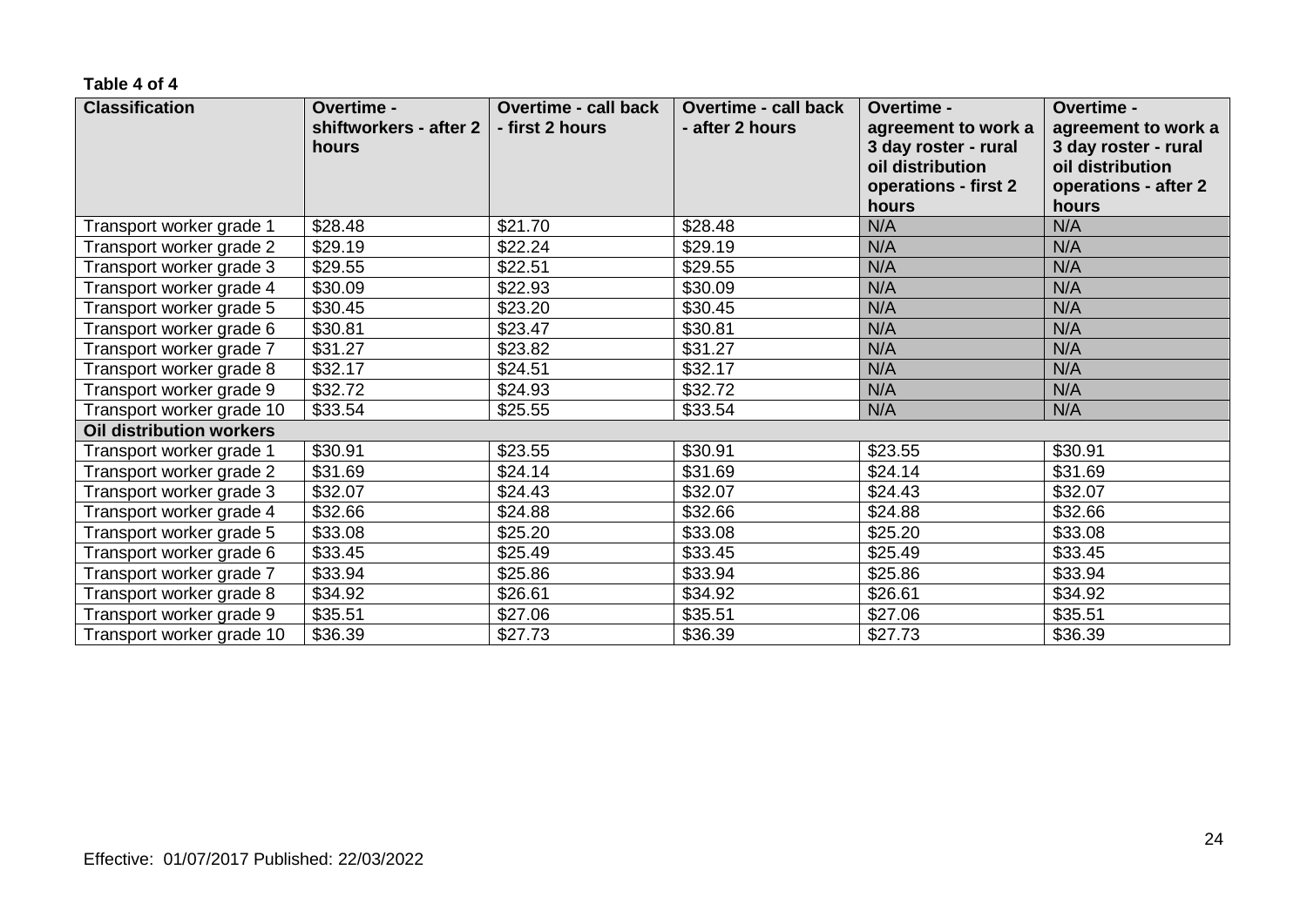# **Junior - Casual - 19 years**

Where a junior employee aged 18 years or more is required to drive a motor vehicle and is in sole charge of that vehicle, the employee must be paid the relevant adult rate

#### **Table 1 of 4**

| <b>Classification</b>     | <b>Hourly</b><br>pay rate | Saturday -<br>agreement to work<br>ordinary hours -<br>non-oil distribution<br>workers and rural oil<br>distribution workers | Sunday -<br>agreement to work<br>ordinary hours | <b>Public</b><br>holidays | <b>Public holiday -</b><br><b>Good Friday or</b><br><b>Christmas Day</b> | Early work - Monday to<br><b>Friday - ordinary hours</b><br>between 12.01am and<br>6am - newspaper, meat<br>and live poultry deliveries,<br>or driver employed at a<br>fish, fruit or vegetable store |
|---------------------------|---------------------------|------------------------------------------------------------------------------------------------------------------------------|-------------------------------------------------|---------------------------|--------------------------------------------------------------------------|-------------------------------------------------------------------------------------------------------------------------------------------------------------------------------------------------------|
| Transport worker grade 1  | \$19.38                   | \$27.13                                                                                                                      | \$34.88                                         | \$42.63                   | \$50.38                                                                  | \$24.03                                                                                                                                                                                               |
| Transport worker grade 2  | \$19.86                   | \$27.81                                                                                                                      | \$35.75                                         | \$43.70                   | \$51.64                                                                  | \$24.63                                                                                                                                                                                               |
| Transport worker grade 3  | \$20.10                   | \$28.14                                                                                                                      | \$36.18                                         | \$44.22                   | \$52.26                                                                  | \$24.92                                                                                                                                                                                               |
| Transport worker grade 4  | \$20.48                   | \$28.67                                                                                                                      | \$36.86                                         | \$45.05                   | \$53.24                                                                  | \$25.39                                                                                                                                                                                               |
| Transport worker grade 5  | \$20.73                   | \$29.02                                                                                                                      | \$37.31                                         | \$45.60                   | \$53.89                                                                  | \$25.70                                                                                                                                                                                               |
| Transport worker grade 6  | \$20.96                   | \$29.35                                                                                                                      | \$37.73                                         | \$46.12                   | \$54.50                                                                  | \$25.99                                                                                                                                                                                               |
| Transport worker grade 7  | $\overline{$}21.28$       | \$29.79                                                                                                                      | \$38.30                                         | \$46.81                   | \$55.32                                                                  | \$26.38                                                                                                                                                                                               |
| Transport worker grade 8  | $\overline{$}21.89$       | \$30.64                                                                                                                      | \$39.40                                         | \$48.15                   | \$56.91                                                                  | \$27.14                                                                                                                                                                                               |
| Transport worker grade 9  | \$22.25                   | \$31.15                                                                                                                      | \$40.05                                         | \$48.95                   | \$57.85                                                                  | \$27.59                                                                                                                                                                                               |
| Transport worker grade 10 | \$22.81                   | \$31.94                                                                                                                      | \$41.06                                         | \$50.19                   | \$59.31                                                                  | \$28.29                                                                                                                                                                                               |
| Oil distribution workers  |                           |                                                                                                                              |                                                 |                           |                                                                          |                                                                                                                                                                                                       |
| Transport worker grade 1  | \$21.03                   | \$29.44                                                                                                                      | N/A                                             | \$46.26                   | \$54.67                                                                  | N/A                                                                                                                                                                                                   |
| Transport worker grade 2  | \$21.56                   | \$30.19                                                                                                                      | N/A                                             | \$47.44                   | \$56.06                                                                  | N/A                                                                                                                                                                                                   |
| Transport worker grade 3  | \$21.83                   | \$30.56                                                                                                                      | N/A                                             | \$48.02                   | \$56.75                                                                  | N/A                                                                                                                                                                                                   |
| Transport worker grade 4  | \$22.23                   | \$31.12                                                                                                                      | N/A                                             | \$48.90                   | \$57.79                                                                  | N/A                                                                                                                                                                                                   |
| Transport worker grade 5  | \$22.50                   | \$31.50                                                                                                                      | N/A                                             | \$49.50                   | \$58.50                                                                  | N/A                                                                                                                                                                                                   |
| Transport worker grade 6  | \$22.76                   | \$31.87                                                                                                                      | N/A                                             | \$50.08                   | \$59.18                                                                  | N/A                                                                                                                                                                                                   |
| Transport worker grade 7  | \$23.09                   | \$32.32                                                                                                                      | N/A                                             | \$50.79                   | \$60.03                                                                  | N/A                                                                                                                                                                                                   |
| Transport worker grade 8  | \$23.76                   | \$33.27                                                                                                                      | N/A                                             | \$52.28                   | \$61.78                                                                  | N/A                                                                                                                                                                                                   |
| Transport worker grade 9  | \$24.16                   | \$33.83                                                                                                                      | N/A                                             | \$53.16                   | \$62.82                                                                  | N/A                                                                                                                                                                                                   |
| Transport worker grade 10 | \$24.76                   | \$34.67                                                                                                                      | N/A                                             | \$54.48                   | \$64.38                                                                  | N/A                                                                                                                                                                                                   |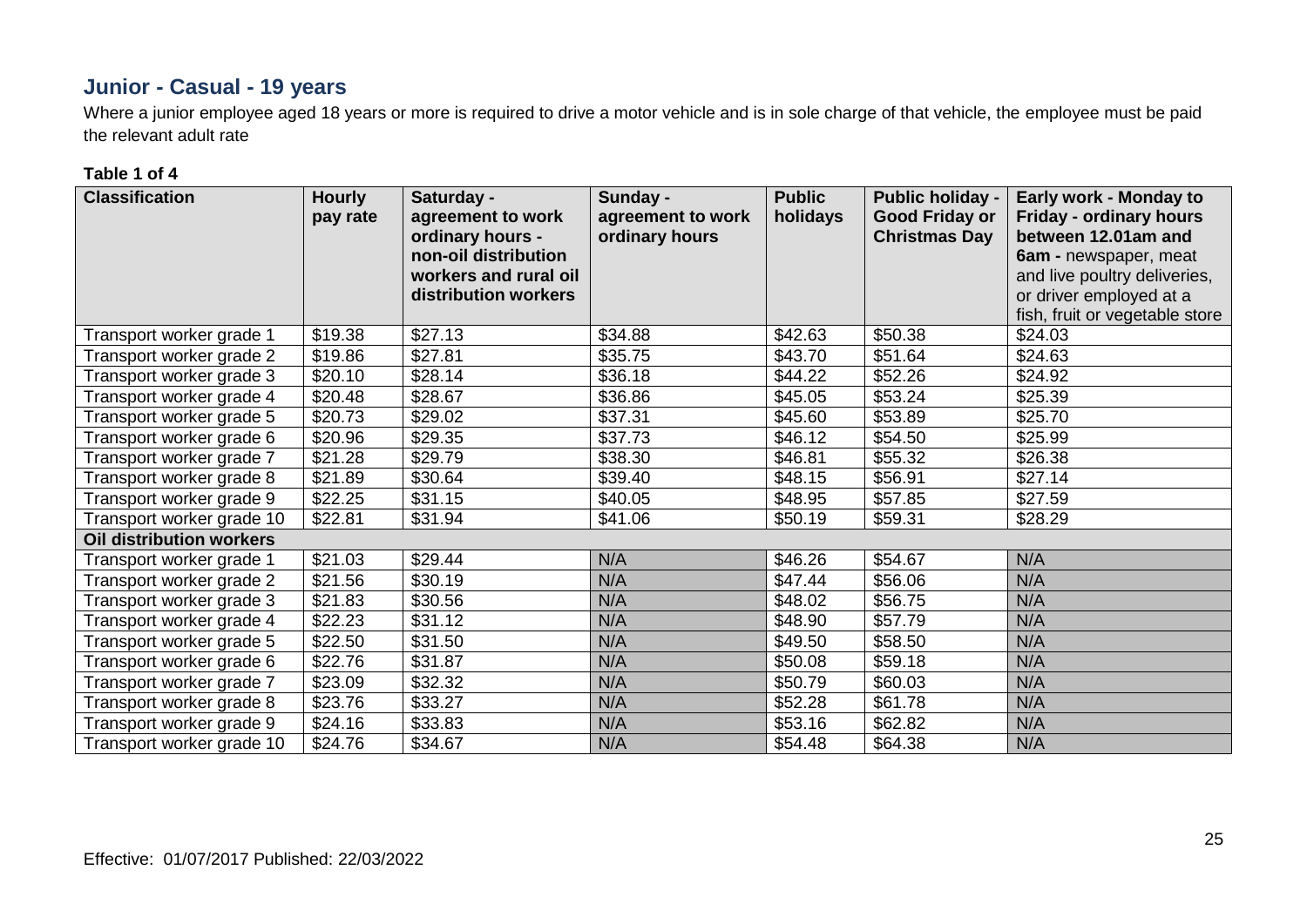#### **Table 2 of 4**

| <b>Classification</b>           | <b>Working</b> | Afternoon shift | <b>Night shift</b> | Saturday -  | Sunday -    | <b>Public holiday -</b> |
|---------------------------------|----------------|-----------------|--------------------|-------------|-------------|-------------------------|
|                                 | through a meal |                 |                    | shiftworker | shiftworker | shiftworker             |
|                                 | break          |                 |                    |             |             |                         |
| Transport worker grade 1        | \$34.88        | \$22.09         | \$24.03            | \$27.13     | \$34.88     | \$42.63                 |
| Transport worker grade 2        | \$35.75        | \$22.64         | \$24.63            | \$27.81     | \$35.75     | \$43.70                 |
| Transport worker grade 3        | \$36.18        | \$22.91         | \$24.92            | \$28.14     | \$36.18     | \$44.22                 |
| Transport worker grade 4        | \$36.86        | \$23.34         | \$25.39            | \$28.67     | \$36.86     | \$45.05                 |
| Transport worker grade 5        | \$37.31        | \$23.63         | \$25.70            | \$29.02     | \$37.31     | \$45.60                 |
| Transport worker grade 6        | \$37.73        | \$23.90         | \$25.99            | \$29.35     | \$37.73     | \$46.12                 |
| Transport worker grade 7        | \$38.30        | \$24.25         | \$26.38            | \$29.79     | \$38.30     | \$46.81                 |
| Transport worker grade 8        | \$39.40        | \$24.95         | \$27.14            | \$30.64     | \$39.40     | \$48.15                 |
| Transport worker grade 9        | \$40.05        | \$25.37         | \$27.59            | \$31.15     | \$40.05     | \$48.95                 |
| Transport worker grade 10       | \$41.06        | \$26.01         | \$28.29            | \$31.94     | \$41.06     | \$50.19                 |
| <b>Oil distribution workers</b> |                |                 |                    |             |             |                         |
| Transport worker grade 1        | \$37.85        | \$23.97         | \$26.07            | \$29.44     | \$37.85     | \$46.26                 |
| Transport worker grade 2        | \$38.81        | \$24.58         | \$26.74            | \$30.19     | \$38.81     | \$47.44                 |
| Transport worker grade 3        | \$39.29        | \$24.88         | \$27.06            | \$30.56     | \$39.29     | \$48.02                 |
| Transport worker grade 4        | \$40.01        | \$25.34         | \$27.56            | \$31.12     | \$40.01     | \$48.90                 |
| Transport worker grade 5        | \$40.50        | \$25.65         | \$27.90            | \$31.50     | \$40.50     | \$49.50                 |
| Transport worker grade 6        | \$40.97        | \$25.95         | \$28.23            | \$31.87     | \$40.97     | \$50.08                 |
| Transport worker grade 7        | \$41.56        | \$26.32         | \$28.63            | \$32.32     | \$41.56     | \$50.79                 |
| Transport worker grade 8        | \$42.77        | \$27.09         | \$29.47            | \$33.27     | \$42.77     | \$52.28                 |
| Transport worker grade 9        | \$43.49        | \$27.55         | \$29.96            | \$33.83     | \$43.49     | \$53.16                 |
| Transport worker grade 10       | \$44.57        | \$28.23         | \$30.71            | \$34.67     | \$44.57     | \$54.48                 |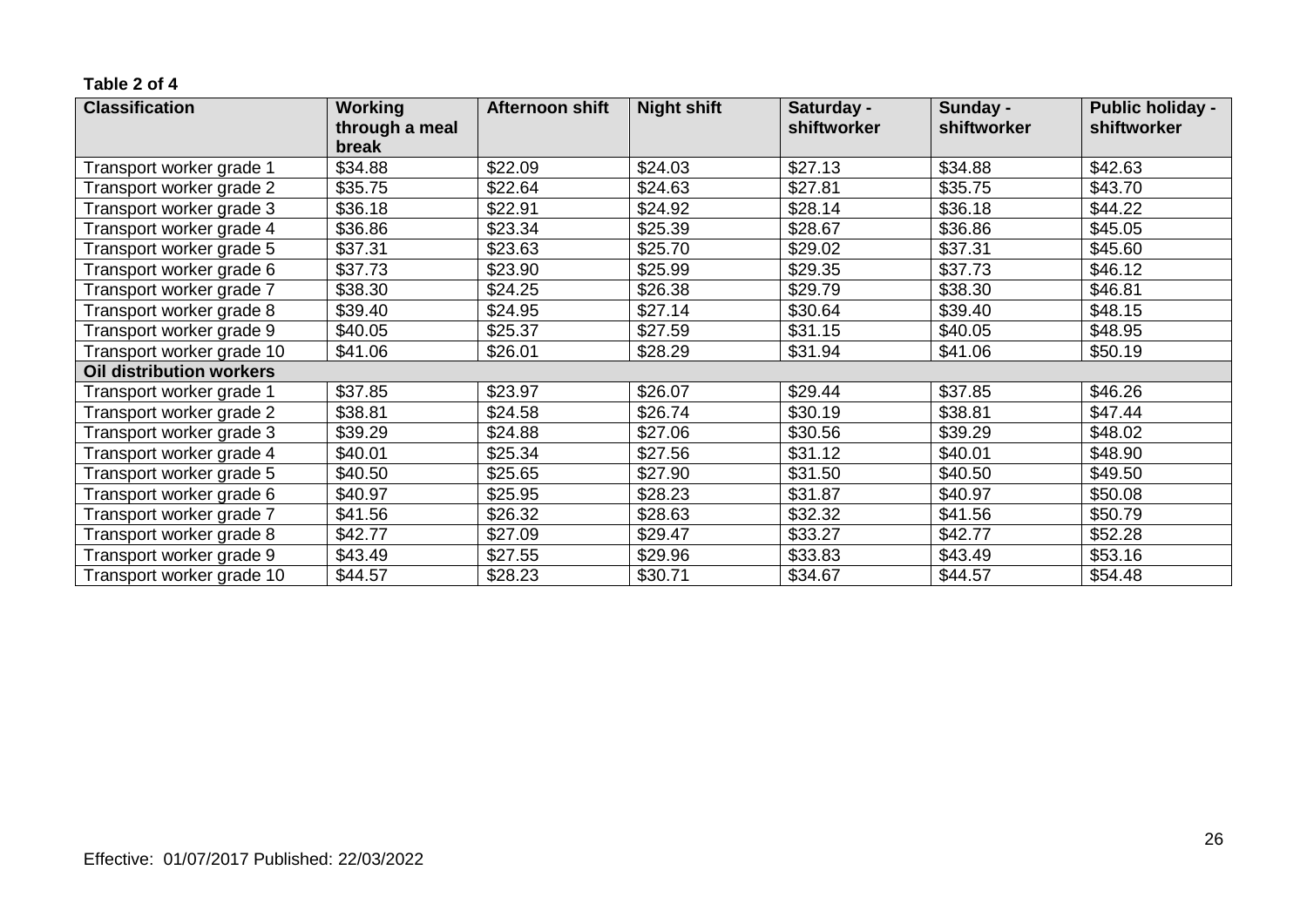#### **Table 3 of 4**

| <b>Classification</b>           | Afternoon or night  | Afternoon or night  | <b>Overtime - first 2</b> | <b>Overtime - after 2</b> | Overtime -             |
|---------------------------------|---------------------|---------------------|---------------------------|---------------------------|------------------------|
|                                 | shift - less than 5 | shift - less than 5 | hours                     | hours                     | shiftworkers - first 2 |
|                                 | successive shifts - | successive shifts - |                           |                           | hours                  |
|                                 | first 3 hours       | after 3 hours       |                           |                           |                        |
| Transport worker grade 1        | \$27.13             | \$34.88             | \$24.80                   | \$32.55                   | \$24.80                |
| Transport worker grade 2        | \$27.81             | \$35.75             | \$25.42                   | \$33.37                   | \$25.42                |
| Transport worker grade 3        | \$28.14             | \$36.18             | \$25.73                   | \$33.77                   | \$25.73                |
| Transport worker grade 4        | \$28.67             | \$36.86             | \$26.21                   | \$34.40                   | \$26.21                |
| Transport worker grade 5        | \$29.02             | \$37.31             | \$26.53                   | \$34.82                   | \$26.53                |
| Transport worker grade 6        | \$29.35             | \$37.73             | \$26.83                   | \$35.22                   | \$26.83                |
| Transport worker grade 7        | \$29.79             | \$38.30             | \$27.23                   | \$35.74                   | \$27.23                |
| Transport worker grade 8        | \$30.64             | \$39.40             | \$28.02                   | \$36.77                   | \$28.02                |
| Transport worker grade 9        | \$31.15             | \$40.05             | \$28.48                   | \$37.38                   | \$28.48                |
| Transport worker grade 10       | \$31.94             | \$41.06             | \$29.20                   | \$38.33                   | \$29.20                |
| <b>Oil distribution workers</b> |                     |                     |                           |                           |                        |
| Transport worker grade 1        | \$29.44             | \$37.85             | \$26.91                   | \$35.32                   | \$26.91                |
| Transport worker grade 2        | \$30.19             | \$38.81             | \$27.60                   | \$36.23                   | \$27.60                |
| Transport worker grade 3        | \$30.56             | \$39.29             | \$27.94                   | \$36.67                   | \$27.94                |
| Transport worker grade 4        | \$31.12             | \$40.01             | \$28.45                   | \$37.34                   | \$28.45                |
| Transport worker grade 5        | \$31.50             | \$40.50             | \$28.80                   | \$37.80                   | \$28.80                |
| Transport worker grade 6        | \$31.87             | \$40.97             | \$29.14                   | \$38.24                   | \$29.14                |
| Transport worker grade 7        | \$32.32             | \$41.56             | \$29.55                   | \$38.79                   | \$29.55                |
| Transport worker grade 8        | \$33.27             | \$42.77             | \$30.42                   | \$39.92                   | \$30.42                |
| Transport worker grade 9        | \$33.83             | \$43.49             | \$30.93                   | \$40.59                   | \$30.93                |
| Transport worker grade 10       | \$34.67             | \$44.57             | \$31.70                   | \$41.60                   | \$31.70                |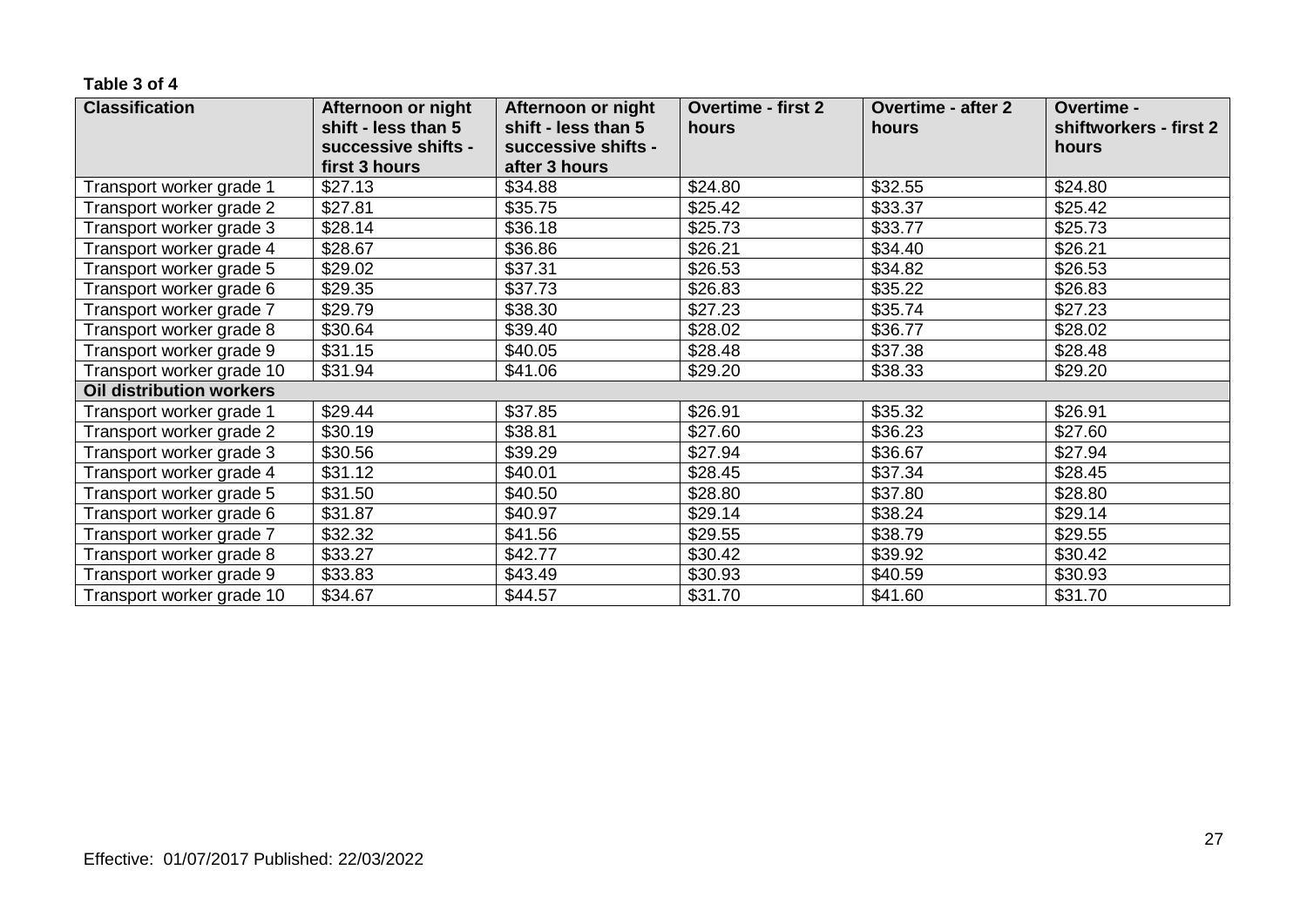#### **Table 4 of 4**

| <b>Classification</b>           | Overtime -<br>shiftworkers -<br>after 2 hours | <b>Overtime - call</b><br>back - first 2<br>hours | <b>Overtime - call</b><br>back - after 2<br>hours | <b>Overtime -</b><br>agreement to<br>work a 3 day<br>roster - rural oil<br>distribution<br>operations - first 2<br>hours | Overtime -<br>agreement to<br>work a 3 day<br>roster - rural oil<br>distribution<br>operations - after<br>2 hours |
|---------------------------------|-----------------------------------------------|---------------------------------------------------|---------------------------------------------------|--------------------------------------------------------------------------------------------------------------------------|-------------------------------------------------------------------------------------------------------------------|
| Transport worker grade 1        | \$32.55                                       | \$24.80                                           | \$32.55                                           | N/A                                                                                                                      | N/A                                                                                                               |
| Transport worker grade 2        | \$33.37                                       | \$25.42                                           | \$33.37                                           | N/A                                                                                                                      | N/A                                                                                                               |
| Transport worker grade 3        | \$33.77                                       | \$25.73                                           | \$33.77                                           | N/A                                                                                                                      | N/A                                                                                                               |
| Transport worker grade 4        | \$34.40                                       | \$26.21                                           | \$34.40                                           | N/A                                                                                                                      | N/A                                                                                                               |
| Transport worker grade 5        | \$34.82                                       | \$26.53                                           | \$34.82                                           | N/A                                                                                                                      | N/A                                                                                                               |
| Transport worker grade 6        | \$35.22                                       | \$26.83                                           | \$35.22                                           | N/A                                                                                                                      | N/A                                                                                                               |
| Transport worker grade 7        | \$35.74                                       | \$27.23                                           | \$35.74                                           | N/A                                                                                                                      | N/A                                                                                                               |
| Transport worker grade 8        | \$36.77                                       | \$28.02                                           | \$36.77                                           | N/A                                                                                                                      | N/A                                                                                                               |
| Transport worker grade 9        | \$37.38                                       | \$28.48                                           | \$37.38                                           | N/A                                                                                                                      | N/A                                                                                                               |
| Transport worker grade 10       | \$38.33                                       | \$29.20                                           | \$38.33                                           | N/A                                                                                                                      | N/A                                                                                                               |
| <b>Oil distribution workers</b> |                                               |                                                   |                                                   |                                                                                                                          |                                                                                                                   |
| Transport worker grade 1        | \$35.32                                       | \$26.91                                           | \$35.32                                           | \$26.91                                                                                                                  | \$35.32                                                                                                           |
| Transport worker grade 2        | \$36.23                                       | \$27.60                                           | \$36.23                                           | \$27.60                                                                                                                  | \$36.23                                                                                                           |
| Transport worker grade 3        | \$36.67                                       | \$27.94                                           | \$36.67                                           | \$27.94                                                                                                                  | \$36.67                                                                                                           |
| Transport worker grade 4        | \$37.34                                       | \$28.45                                           | \$37.34                                           | \$28.45                                                                                                                  | \$37.34                                                                                                           |
| Transport worker grade 5        | \$37.80                                       | \$28.80                                           | \$37.80                                           | \$28.80                                                                                                                  | \$37.80                                                                                                           |
| Transport worker grade 6        | \$38.24                                       | \$29.14                                           | \$38.24                                           | \$29.14                                                                                                                  | \$38.24                                                                                                           |
| Transport worker grade 7        | \$38.79                                       | \$29.55                                           | \$38.79                                           | \$29.55                                                                                                                  | \$38.79                                                                                                           |
| Transport worker grade 8        | \$39.92                                       | \$30.42                                           | \$39.92                                           | \$30.42                                                                                                                  | \$39.92                                                                                                           |
| Transport worker grade 9        | \$40.59                                       | \$30.93                                           | \$40.59                                           | \$30.93                                                                                                                  | \$40.59                                                                                                           |
| Transport worker grade 10       | \$41.60                                       | \$31.70                                           | \$41.60                                           | \$31.70                                                                                                                  | \$41.60                                                                                                           |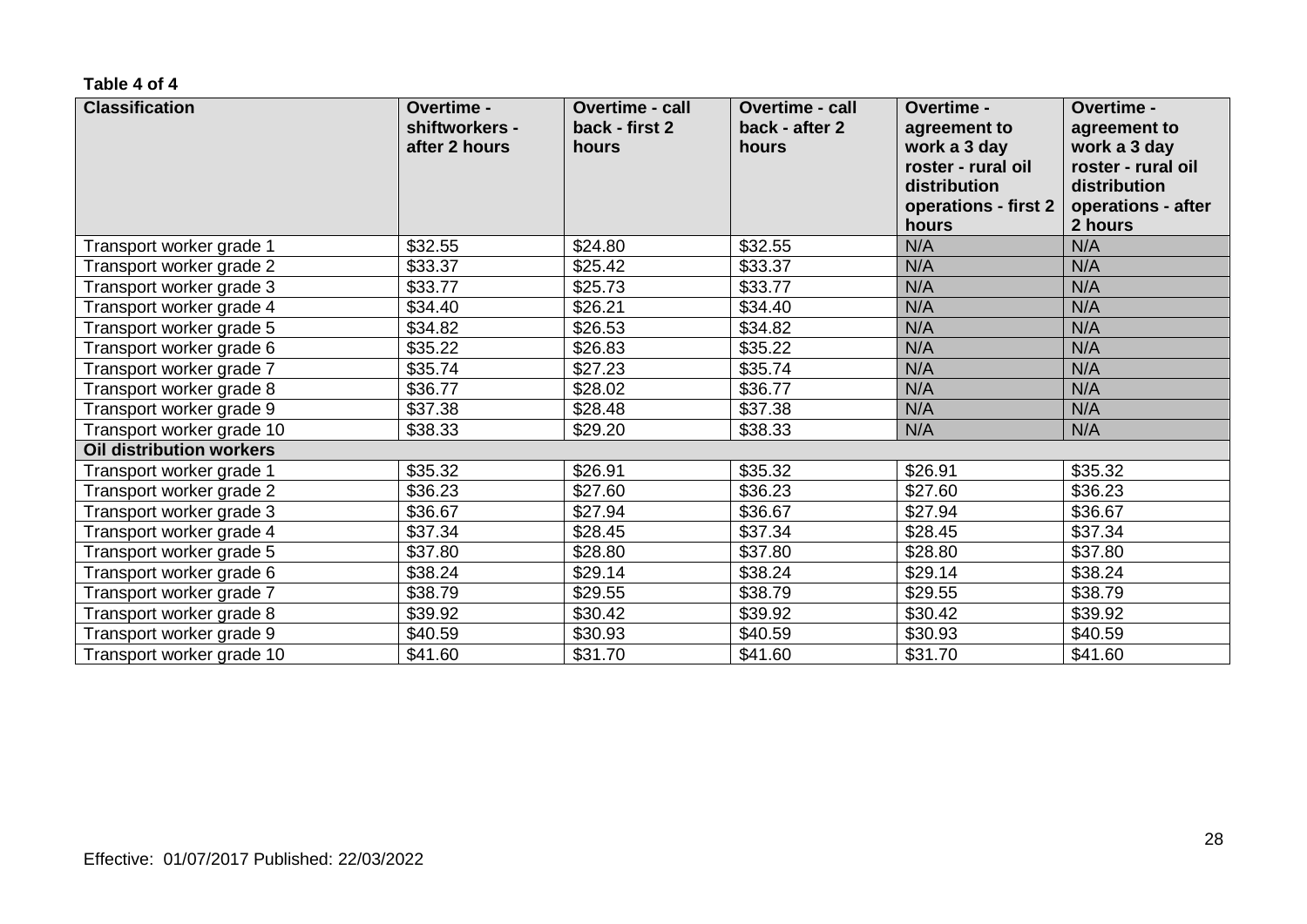# **Allowances**

| <b>Allowances</b>                                                             | Rate                                                                                                             |
|-------------------------------------------------------------------------------|------------------------------------------------------------------------------------------------------------------|
| Carbon black allowance                                                        | \$2.14 per day                                                                                                   |
| Carting tar allowance                                                         | \$0.09 per hour up to a maximum of \$3.44 per week                                                               |
| Coffin handling allowance                                                     | \$2.90 for each coffin handled                                                                                   |
| Dangerous goods allowance - bulk goods                                        | \$18.10 per day                                                                                                  |
| Dangerous goods allowance - packaged goods                                    | \$7.56 per day                                                                                                   |
| Dangerous goods licence - training and medical<br>reimbursement               | reimbursement of training and medical costs                                                                      |
| Dirty material allowance                                                      | \$0.46 per hour                                                                                                  |
| Driver-salesperson allowance                                                  | \$0.44 per hour up to a maximum of \$16.73 per week                                                              |
| First aid allowance                                                           | \$0.32 per hour up to a maximum of \$12.22 per week                                                              |
| First aid course reimbursement                                                | reimbursement of fees for courses necessary to obtain and maintain a first aid<br>qualification                  |
| Furniture carter allowance                                                    | \$0.52 per hour up to a maximum of \$19.78 per week                                                              |
| Garbage collecting vehicle allowance                                          | \$0.48 per hour up to a maximum of \$18.25 per week                                                              |
| Housing allowance                                                             | the amount of the rent charged by the employer for the accommodation at the depot, yard<br>or garage less \$3.00 |
| Leading hand (except leading loader) - in charge of 3-10<br>employees         | \$0.95 per hour up to a maximum of \$36.05 per week                                                              |
| Leading hand (except leading loader) - in charge of 11-20<br>employees        | \$1.41 per hour up to a maximum of \$53.70 per week                                                              |
| Leading hand (except leading loader) - in charge of more<br>than 20 employees | \$1.80 per hour up to a maximum of \$68.21 per week                                                              |
| Livestock carter allowance                                                    | \$0.52 per hour up to a maximum of \$19.78 per week                                                              |
| Meal allowance                                                                | \$15.43 per meal                                                                                                 |
| Medical checks reimbursement                                                  | reimbursement of all medical costs not recoverable from a health fund                                            |
| Money handling allowance - up to \$20                                         | \$0.05 per hour up to a maximum of \$1.76 per week                                                               |
| Money handling allowance - over \$20 but not exceeding<br>\$200               | \$0.09 per hour up to a maximum of \$3.44 per week                                                               |
| Money handling allowance - over \$200 but not exceeding<br>\$600              | \$0.15 per hour up to a maximum of \$5.88 per week                                                               |
| Money handling allowance - over \$600 but not exceeding<br>\$1000             | \$0.20 per hour up to a maximum of \$7.64 per week                                                               |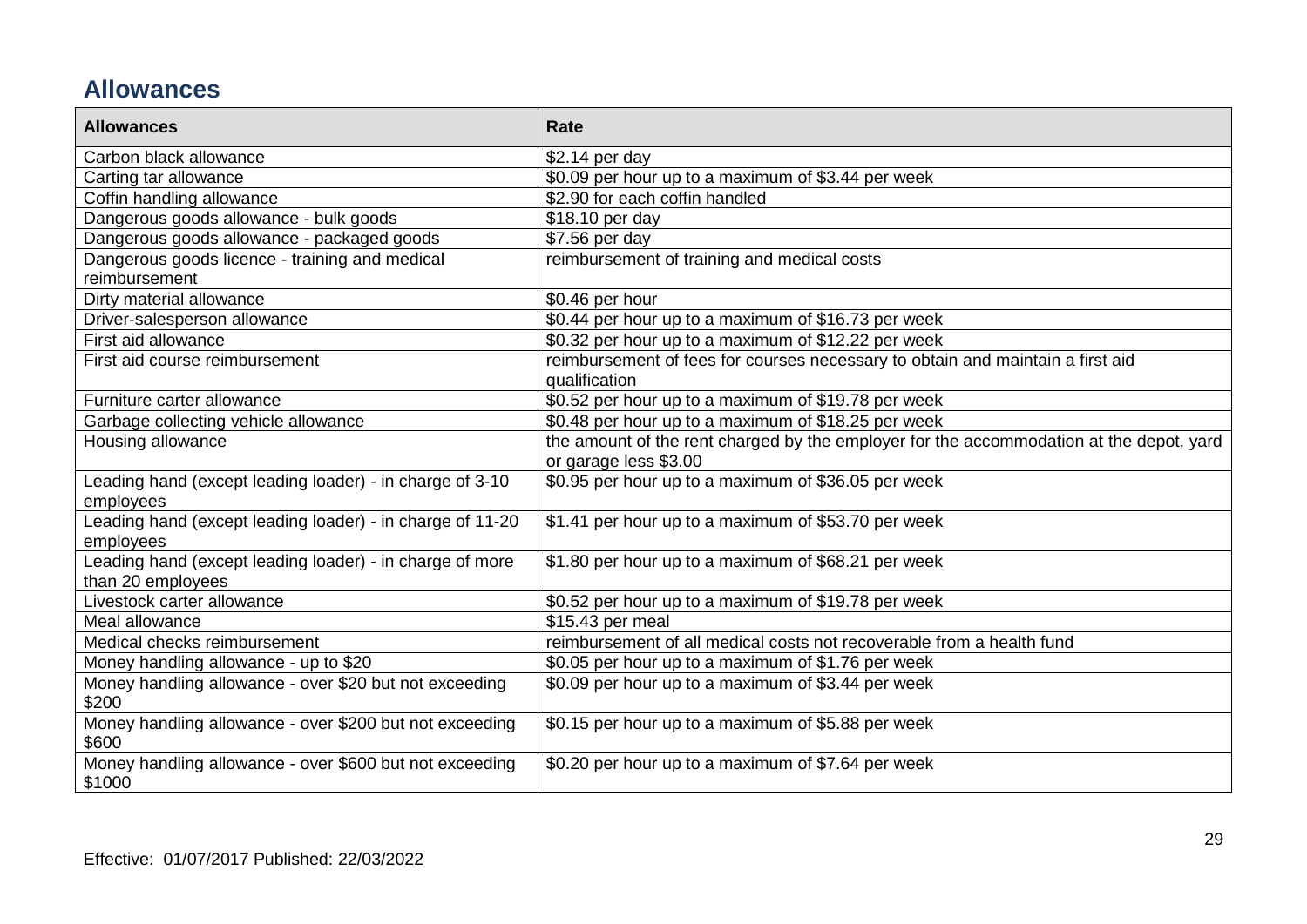| <b>Allowances</b>                                                                         | Rate                                                                                                                            |
|-------------------------------------------------------------------------------------------|---------------------------------------------------------------------------------------------------------------------------------|
| Money handling allowance - over \$1000 but not exceeding<br>\$1200                        | \$0.28 per hour up to a maximum of \$10.77 per week                                                                             |
| Money handling allowance - over \$1200 but not exceeding<br>\$1600                        | \$0.44 per hour up to a maximum of \$16.65 per week                                                                             |
| Money handling allowance - over \$1600 but not exceeding<br>\$2000                        | \$0.48 per hour up to a maximum of \$18.41 per week                                                                             |
| Money handling allowance - over \$2000                                                    | \$0.55 per hour up to a maximum of \$20.93 per week                                                                             |
| Offensive material allowance                                                              | \$2.75 per day                                                                                                                  |
| Overalls reimbursement                                                                    | reimbursement for the cost of purchasing overalls                                                                               |
| Protective clothing reimbursement                                                         | reimbursement for the cost of purchasing the required protective clothing                                                       |
| Sanitary vehicle allowance                                                                | \$0.59 per hour up to a maximum of \$22.30 per week                                                                             |
| Special clothing reimbursement                                                            | reimbursement for the cost of purchasing the required special clothing                                                          |
| Travelling allowance                                                                      | payment for reasonably incurred travelling expenses of at least \$31.66 per day                                                 |
| Vehicle allowance - longer than the limit in any State or                                 | \$3.51 per day                                                                                                                  |
| Commonwealth Act                                                                          |                                                                                                                                 |
| Vehicle allowance - vehicle width or load more than 3.5                                   | \$3.51 per day                                                                                                                  |
| metres                                                                                    |                                                                                                                                 |
| Vehicle allowance - with a side lifter crane                                              | \$3.51 per day                                                                                                                  |
| Vehicle allowance - with a truck loading crane                                            | \$3.51 per day                                                                                                                  |
| Work diary reimbursement                                                                  | reimbursement for the cost of a work diary                                                                                      |
| Working overtime - transport reimbursement - reasonable<br>means of transport unavailable | reimbursement for the cost of getting transport home or the appropriate overtime rate for<br>time reasonably spent getting home |

## **Disclaimer**

The Fair Work Ombudsman is committed to providing advice that you can rely on. You can find out more about accountability and what you can expect from us in our [Customer service charter](https://www.fairwork.gov.au/about-us/our-role-and-purpose/our-priorities/our-commitment-to-you#customer-service-charter) at [www.fairwork.gov.au/our-commitment-to-you.](http://www.fairwork.gov.au/our-commitment-to-you)

We take care to ensure that data in this pay guide is accurate and incorporates changes to minimum rates of pay, allowances and penalty rates in awards as soon as they come into effect.

However, there may be a delay between when a change takes effect and when the data in this pay guide is updated. This means we cannot guarantee the accuracy, reliability, currency or completeness of the data in this pay guide.

When considering data in this pay guide you should also have regard to the relevant award, which can be found through our **Awards page** at [www.fairwork.gov.au/awards.](http://www.fairwork.gov.au/awards) If our data is inconsistent with the award, then the award applies.